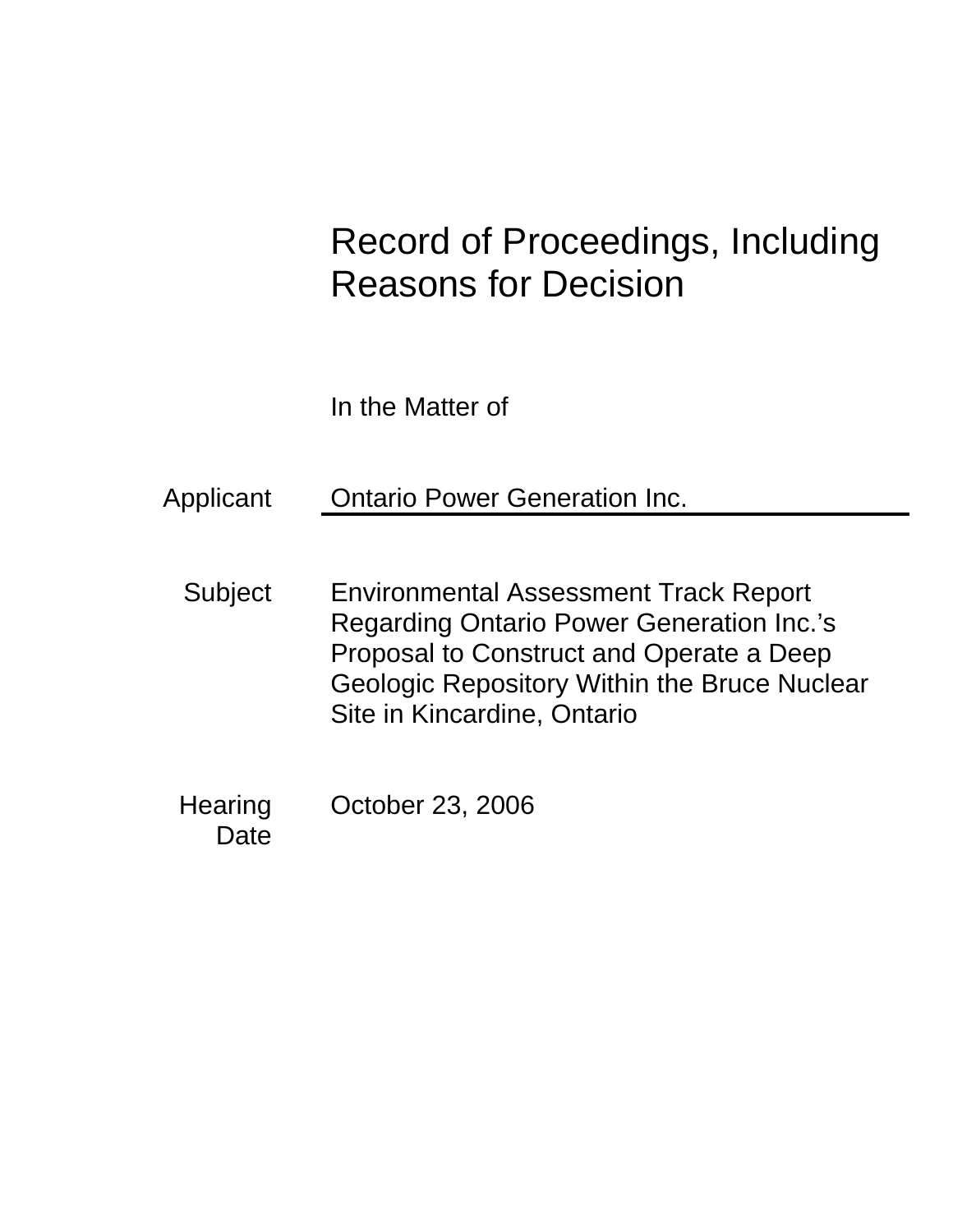# **RECORD OF PROCEEDINGS**

| Applicant:                                                           | <b>Ontario Power Generation Inc.</b>                                                                                                                                                                       |
|----------------------------------------------------------------------|------------------------------------------------------------------------------------------------------------------------------------------------------------------------------------------------------------|
| Address/Location:                                                    | 700 University Avenue, Toronto, Ontario, M5G 1X6                                                                                                                                                           |
| Purpose:                                                             | Environmental Assessment Track Report regarding Ontario Power<br>Generation Inc.'s proposal to construct and operate a Deep<br>Geologic Repository within the Bruce Nuclear Site in Kincardine,<br>Ontario |
| Application received:                                                | August 2006                                                                                                                                                                                                |
| Date of hearing:                                                     | October 23, 2006                                                                                                                                                                                           |
| Location:                                                            | Davidson Centre, Kincardine Hall, 601 Durham Street, Kincardine,<br>Ontario                                                                                                                                |
| Members present:                                                     | L.J. Keen, Chair<br>A. Harvey<br>C.R. Barnes                                                                                                                                                               |
| Secretary:<br><b>Recording Secretary:</b><br><b>General Counsel:</b> | M.A. Leblanc<br>M. Young<br>J. Lavoie                                                                                                                                                                      |

| <b>Applicant Represented By</b>                              |                            |                     | <b>Document Number</b> |
|--------------------------------------------------------------|----------------------------|---------------------|------------------------|
| • K. Nash, Vice President, Nuclear Waste Management Division |                            |                     |                        |
| • F. King, OPG Director, Repository Development and Safety   |                            |                     | CMD 06-H22.1           |
| • M. Jensen, OPG Manager of Geoscience                       |                            |                     | CMD 06-H22.1A          |
| • T. Squire, OPG Director of Public Affairs                  |                            |                     | CMD 06-H22.1B          |
| • Dr. D. Moffatt, Principal with Golder Associates           |                            |                     |                        |
| • K. Raven, President of INTERA                              |                            |                     |                        |
| • Dr. D. Martin, University of Alberta                       |                            |                     |                        |
|                                                              |                            |                     |                        |
|                                                              | <b>CNSC</b> staff          |                     | <b>Document Number</b> |
| • B. Howden                                                  | $\bullet$ M. Ben Balfadhel | $\bullet$ S. Mihok  |                        |
| $\bullet$ P. Thompson                                        | $\bullet$ B. Lojk          | • D. Howard         | <b>CMD 06-H22</b>      |
| $\bullet$ M. Rinker                                          | $\bullet$ C. Taylor        | $\bullet$ S. Nguyen | CMD 06-H22.A           |
|                                                              | <b>Intervenors</b>         |                     |                        |
| See appendix A                                               |                            |                     |                        |
|                                                              | <b>Others</b>              |                     |                        |

**Date of Decision:** October 23, 2006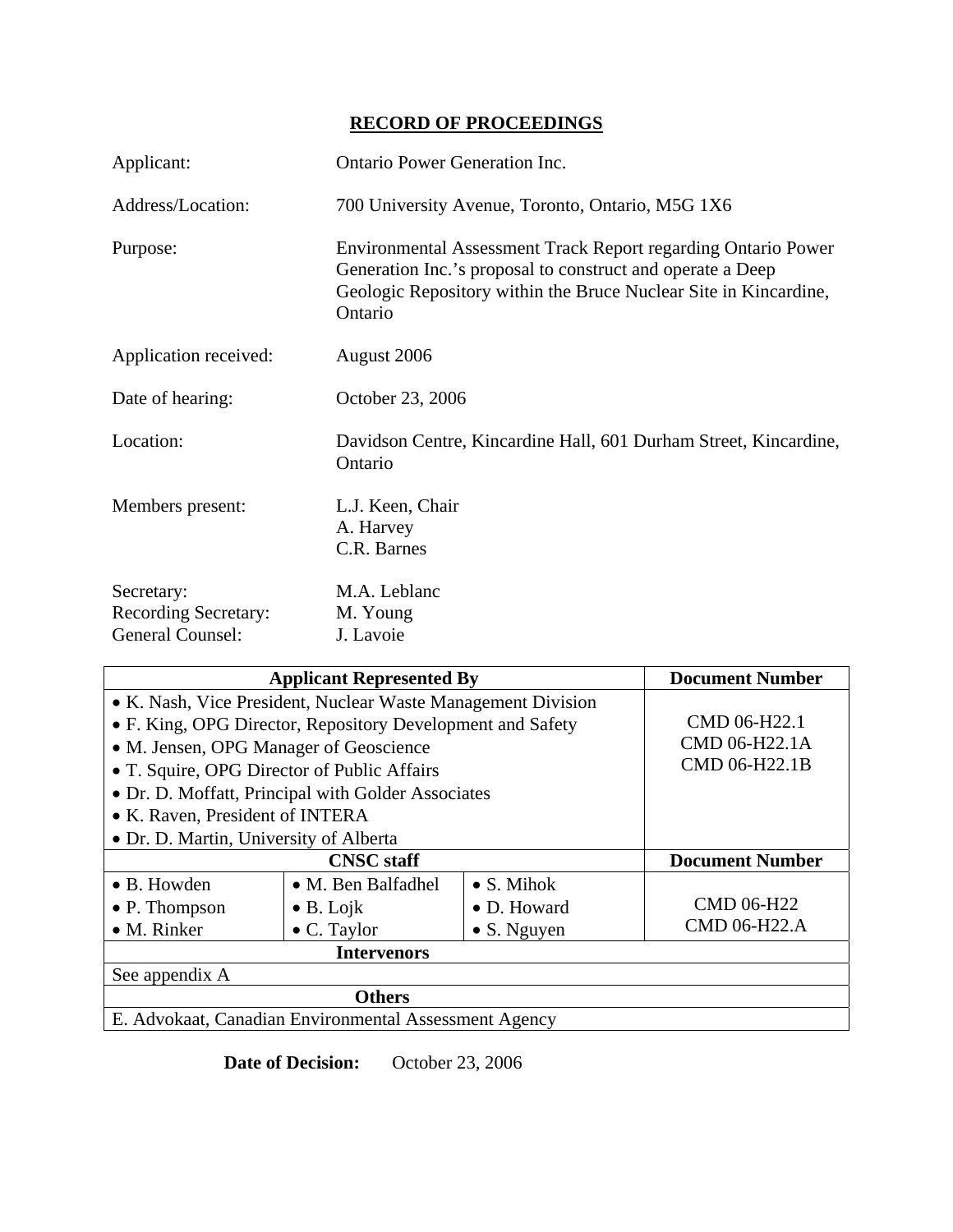# **Table of Contents**

| <b>Decision</b>                                                                 |  |
|---------------------------------------------------------------------------------|--|
|                                                                                 |  |
|                                                                                 |  |
|                                                                                 |  |
|                                                                                 |  |
|                                                                                 |  |
|                                                                                 |  |
|                                                                                 |  |
|                                                                                 |  |
|                                                                                 |  |
|                                                                                 |  |
|                                                                                 |  |
|                                                                                 |  |
|                                                                                 |  |
|                                                                                 |  |
| Ability of the Comprehensive Study to Address Issues Relating to the Project 18 |  |
| <b>Conclusion</b>                                                               |  |
|                                                                                 |  |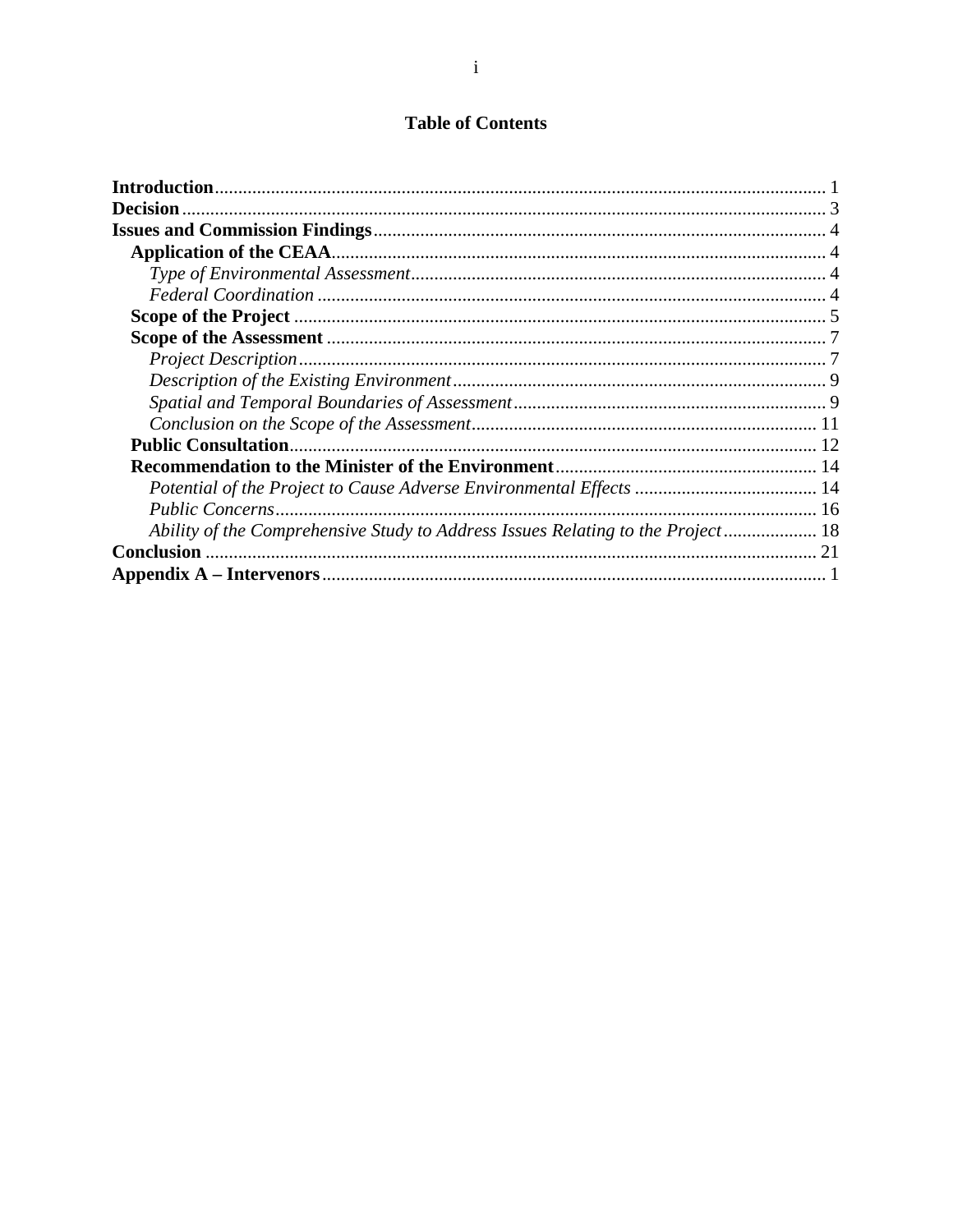#### **Introduction**

- 1. Ontario Power Generation Inc. (OPG) notified the Canadian Nuclear Safety Commission  $(CNSC<sup>1</sup>)$  of its intent to seek the Commission's approval to prepare a site, construct and operate a Deep Geologic Repository (DGR) on the Bruce Nuclear Site within the Municipality of Kincardine, Ontario. The DGR would be located approximately 1.5 km from the Lake Huron shoreline and would be constructed in the sedimentary rock approximately 500 to 700 m below the ground surface. The purpose of the DGR would be for the long-term storage of low and intermediate level radioactive waste.
- 2. CNSC authorization of OPG's request would ultimately require the issuance of a licence. Before considering OPG's application for a licence under the *Nuclear Safety and Control Act*<sup>2</sup> (NSCA), the CNSC must determine the results of an environmental assessment (EA). This determination includes making a decision on the potential for the project to cause adverse environmental effects, and determining a subsequent course of action under the *Canadian Environmental Assessment Act*<sup>3</sup> (CEAA). As OPG's project falls within the *Comprehensive Study List Regulations*<sup>4</sup> of the CEAA, the CNSC is required to submit an Environmental Assessment Track Report to the federal Minister of Environment which includes a Recommendation to the Minister of the Environment on the proposed track for the EA. These possible tracks are to either continue the EA as a comprehensive study or refer the EA to a review panel or mediator. The Commission is the sole responsible authority<sup>5</sup> for this EA.
- 3. In carrying out this responsibility under the CEAA, the Commission must also determine the scope of the project and the scope of the assessment. To assist the Commission in this regard, CNSC staff prepared a draft Environmental Assessment Scoping Document (EA Guidelines) in consultation with other government departments, the public and other stakeholders. The draft *Scoping Document (EA Guidelines) Regarding Ontario Power Generation Inc.'s Proposal to Construct and Operate a Deep Geological Repository Within the Bruce Nuclear Site in Kincardine, Ontario* contains statements of scope for the approval of the Commission. The draft Scoping Document is appended to the EA Track Report included in CNSC staff's document CMD 06-H22.

 $\overline{a}$ 

<sup>&</sup>lt;sup>1</sup> In this *Record of Proceedings*, the *Canadian Nuclear Safety Commission* is referred to as the "CNSC" when referring to the organization and its staff in general, and as the "Commission" when referring to the tribunal component.

 $2^2$  S.C. 1997, c. 9.

 $3$  S.C. 1992, c. 37.

 $4$  SOR/94-638.

 $<sup>5</sup>$  Responsible Authority in relation to an EA is determined in accordance with subsection 11(1) of the CEAA.</sup>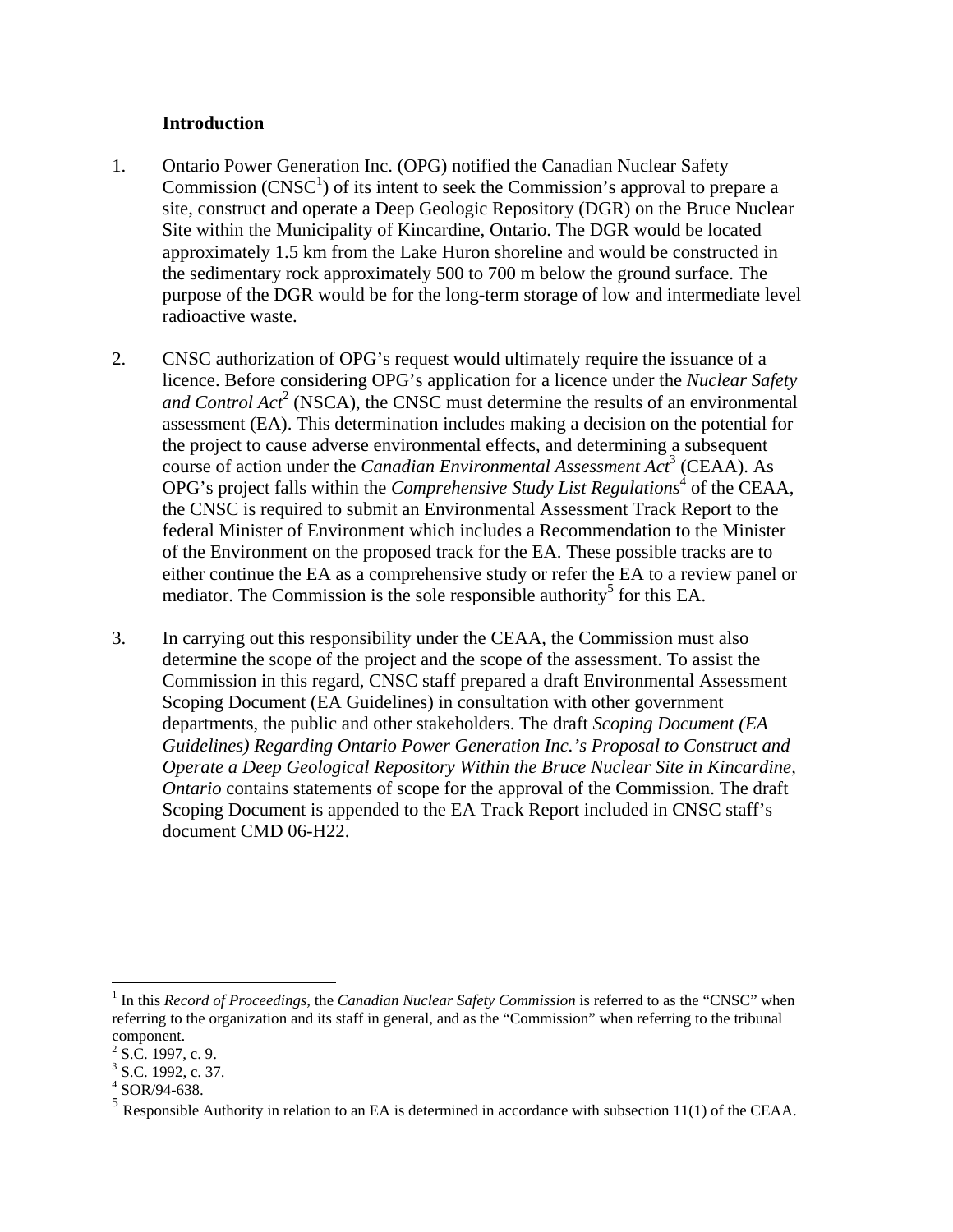**Issues** 

- 4. In considering the Scoping Document, the Commission was required to decide, pursuant to subsections 15(1) and 16(3) of the CEAA respectively:
	- a) the scope of the project for which the EA is to be conducted; and
	- b) the scope of the factors to be taken into consideration in the conduct of the EA.
- 5. Pursuant to paragraph 21(2)(*a*) of the CEAA, the Commission was also required to report to the Minister of the Environment regarding

(i) the scope of the project, the factors to be considered in its assessment and the scope of those factors;

(ii) public concerns in relation to the project;

(iii) the potential of the project to cause adverse environmental effects; and

(iv) the ability of the comprehensive study to address issues relating to the project.

6. Pursuant to paragraph 21(2)(*b*) of the CEAA, the Commission was also required to recommend to the Minister of the Environment that CNSC continue with the EA by means of a comprehensive study, or to refer the project to a mediator or review panel.

#### Public Hearing

- 7. Pursuant to section 22 of the NSCA, the President of the Commission established a Panel of the Commission to hear this matter.
- 8. The Panel of the Commission (hereafter referred to as the Commission), in making its decision, considered information presented for a hearing held on October 23, 2006 in Kincardine, Ontario. The hearing was conducted in accordance with the Commission's process for determining matters under the CEAA and Rule 3 of the Canadian Nuclear Safety Commission Rules of Procedure<sup>6</sup>. In establishing the process, the Commission determined that it was appropriate to hold a public hearing on the matter. During the public hearing, the Commission received written submissions and heard oral presentations from CNSC staff (CMD 06-H22 and CMD 06-H22.A) and OPG (CMD 06-H22.1, CMD 06-H22.1A and CMD 06-H22.1B). The Commission also considered oral and written submissions from 57 intervenors (see Appendix A for a detailed list of interventions).

<sup>&</sup>lt;u>.</u>  $6$  SOR/2000-211.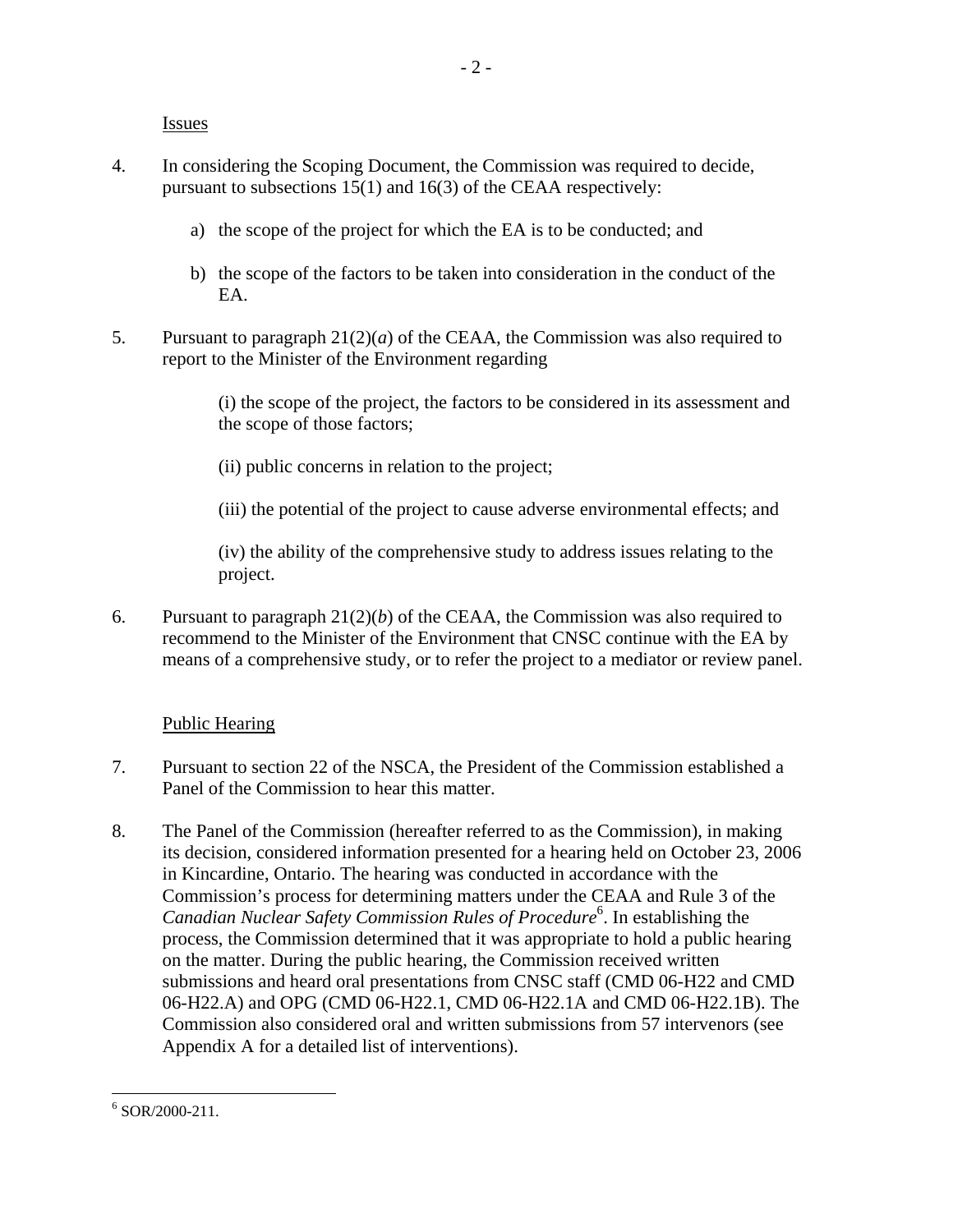#### **Decision**

9. Based on its consideration of the matter, as described in more detail in the following sections of this *Record of Proceedings*,

the Canadian Nuclear Safety Commission

- a) approves the Environmental Assessment Scoping Document set out in the EA Track Report and as modified by the Commission below; that is, the scope of the project and the scope of the assessment were appropriately determined in accordance with sections 15 and 16 of the CEAA;
- b) will submit to the Minister of the Environment the EA Track Report set out in CMD 06-H22, as modified by the Commission below, pursuant to paragraph  $21(2)(a)$  of the CEAA; and
- c) will recommend to the Minister of the Environment to refer the project to a Review Panel, pursuant to paragraph 21(2)(*b*) of the CEAA.
- 10. The Commission modifies the above-referenced Scoping Document to include the requirement to establish a baseline, using existing monitoring data and site characterization information, for monitoring environmental effects throughout the project.
- 11. The Commission makes the following changes to the above-referenced EA Track Report, in addition to the changes to the Scoping Document:

Section 7.0 *Ability of the Comprehensive Study to Address Issues Relating to the Project* is modified as per the discussion found in the same-named section of this *Record of Proceedings*.

Section 8.0 *Summary and Recommendation* is modified so that the Commission recommends to the Minister of Environment to refer the project to a review panel.

APPENDIX 1, Proposed Review Schedule is removed.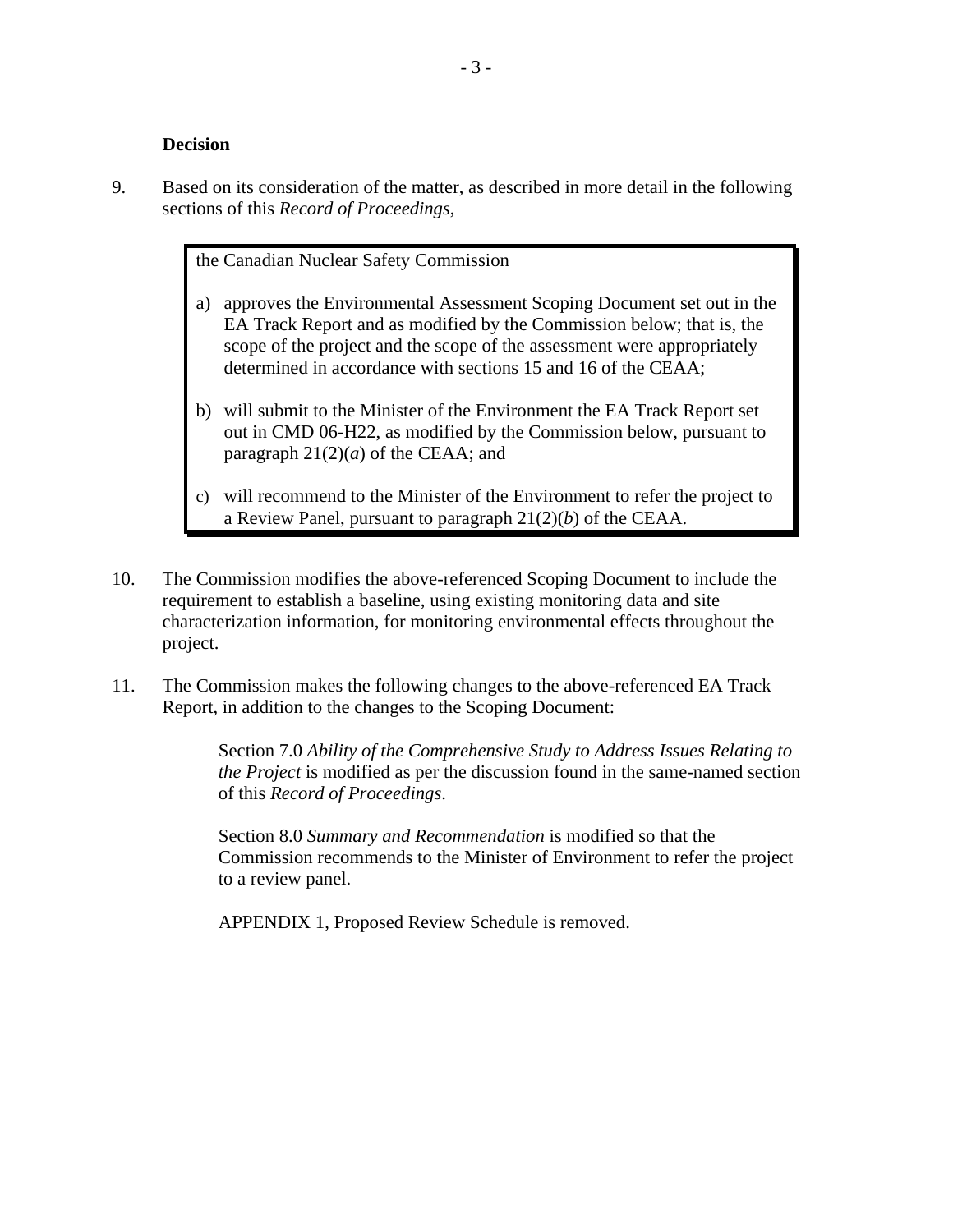#### **Issues and Commission Findings**

#### **Application of the CEAA**

- 12. The CEAA requires that an EA be completed if there is both a prescribed action by a federal authority (commonly referred to as a "trigger") and a "project". The proposal involves the site preparation, construction and operation of the DGR. This is an undertaking in relation to a physical work and as such is a "project" for the purposes of the CEAA.
- 13. The CNSC issues licences for activities involved in OPG's proposal under the authority of Section 24(2) of the NSCA, which is prescribed in the *Law List Regulations*<sup>7</sup> . Therefore, there is a "trigger" for an EA. The project is also not of a type listed in the *Exclusion List Regulations*<sup>8</sup> of the CEAA.
- 14. The Commission therefore concludes that an EA of the proposed project to prepare, construct and operate a DGR is required pursuant to the CEAA.

#### *Type of Environmental Assessment*

- 15. Although the proposed project would be located within the Bruce Nuclear site, the proposal would involve a new Class 1B facility on a site not within the boundaries of an existing licensed nuclear facility and would be used for the disposal of radioactive nuclear substances. As such, OPG's project falls within the *Comprehensive Study List Regulations* of the CEAA. Therefore the CNSC must ensure that a comprehensive study of the project is initiated.
- 16. CNSC staff reported that the CNSC, as a responsible authority for a project, has certain obligations under the *Comprehensive Study List Regulations* of the CEAA. These responsibilities include developing scoping information (the EA Scoping Document), to consult the public on specific topics, and to make recommendations to the Minister of Environment on the adequacy of a comprehensive study to address the issues. Thus the CNSC is required to submit an Environmental Assessment Track Report to the federal Minister of Environment which includes a Recommendation to the Minister of the Environment on the proposed track for the EA.

#### *Federal Coordination*

17. The CNSC is the only responsible authority under the CEAA identified for this Comprehensive Study. Through application of the CEAA *Federal Coordination*  Regulations<sup>9</sup>, Natural Resources Canada, Environment Canada and Health Canada

 $\overline{a}$  $7$  SOR/94-636.

<sup>8</sup> SOR/94-639.

<sup>9</sup> SOR/97-181.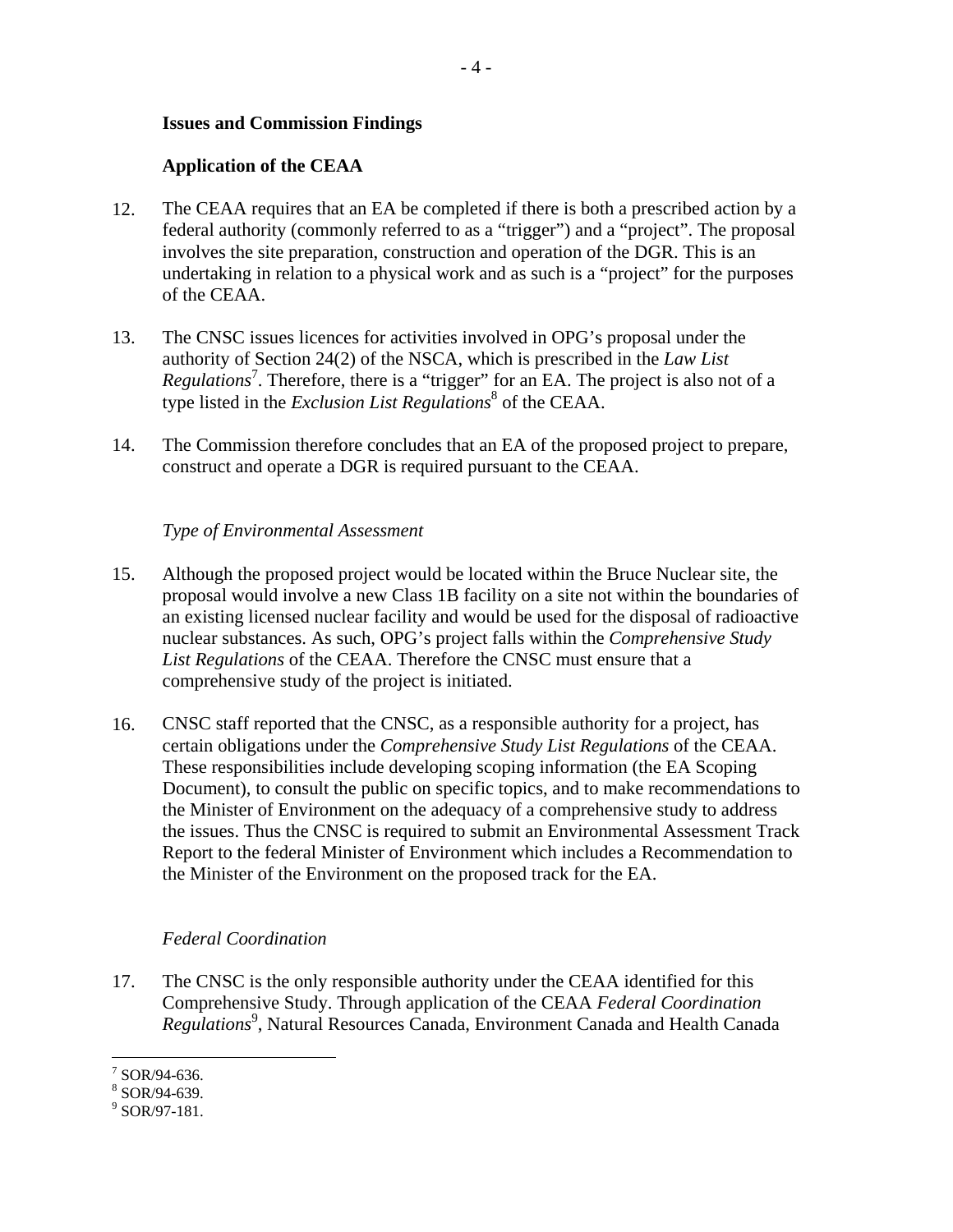have been identified as Federal Authorities for providing expert assistance to the CNSC during the EA.

- 18. CNSC staff reported that it had consulted with the Ontario Ministry of the Environment and confirmed that there are no provincial EA requirements under the Ontario *Environmental Assessment Act*<sup>10</sup> that are applicable to the proposal.
- 19. The Commission therefore concludes that a joint EA with the Province of Ontario is not required in this case. However, the Commission expects that the Province of Ontario will provide expert advice as appropriate.

### **Scope of the Project**

- 20. OPG described the proposed DGR that would receive existing low and intermediate level radioactive waste, as well as waste produced from the continued operation of OPG-owned nuclear generating stations (NGSs) at Bruce, Pickering, and Darlington in Ontario. OPG noted that much of the existing waste is currently stored in interim facilities at the Western Waste Management Facility (WWMF) on the Bruce Site and the remainder will be produced over the remaining lives of the existing OPG-owned NGSs. OPG noted that the proposed project does not include provisions for decommissioning waste from the OPG-owned reactors.
- 21. OPG explained that the DGR project includes the site preparation, construction, operation and long-term performance of above-ground and below-ground facilities. The surface facilities would consist of components such as the underground access and ventilation buildings, associated temporary or permanent buildings and related infrastructure. The underground facilities would be comprised of components such as shafts, ramps and tunnels, emplacement rooms, and various service areas and installations. Surface and underground facilities are expected to be located within the boundaries of the Bruce site. Operations would involve those activities required to operate and maintain the DGR facility, remove waste from the WWMF, receive waste from the WWMF and NGSs, emplacement of waste into the repository, as well as closure activities and monitoring of the repository.
- 22. CNSC staff described the scope of the project in the Scoping Document included in the EA Track Report. As part of its presentation to the Commission, CNSC staff explained the purpose of the DGR and described the physical works associated with the surface and below ground facilities as well as the undertakings that would include site preparation, construction and operation.
- 23. To ensure that the project scope sufficiently covered all potential activities, the Commission enquired whether the DGR would receive future decommissioning waste or waste generated from possible new NGSs.

 $\overline{a}$  $10$  R.S.O. 1990, C. E.18.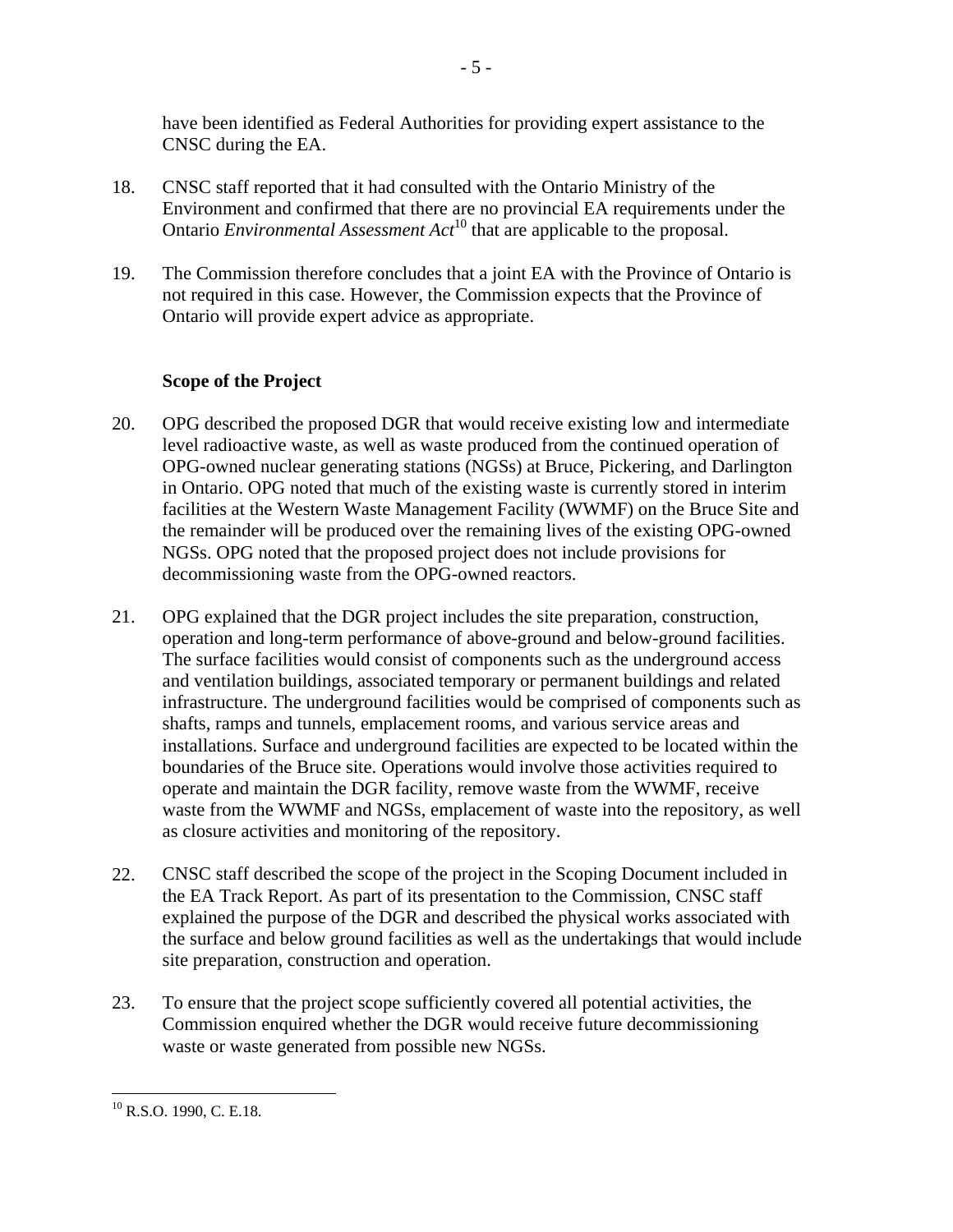- 24. OPG responded that only current waste temporarily stored at the WWMF and waste to be generated from the continued operation of the existing NGSs would be considered for the purpose of this project. The project description does not include decommissioning waste as there is no definitive plan for decommissioning at this time or for the management of decommissioning waste. OPG noted in its project description that an EA is expected to be required for the decommissioning activities for each of the generating stations and the management of the decommissioning waste could be addressed through that EA process at that time.
- 25. CNSC staff noted in its description of the project that the operational phase may include construction of additional emplacement rooms but, in concurrence with OPG's description of the source of the waste, this would not be for the purpose of accommodating waste resulting from decommissioning activities or the operation of possible new reactors.
- 26. The Commission sought further information on the possibility of retrieving the stored waste once the facility is sealed. OPG responded that, although difficult, it would still be possible to recover the material once the facility was closed.
- 27. Taking into consideration the information presented, the Commission concludes that the scope of the project has been adequately determined for the purpose of the Scoping Document.
- 28. However, the Commission is concerned with the estimate of the volume of waste to be received by the DGR, as the life extension plan for existing NGSs in Ontario has yet to be determined by the operators (i.e., OPG and Bruce Power) or approved by the CNSC. The Commission is also of the opinion that further clarification is required as to the future disposition of the decommissioning waste from OPG's NGSs.
- 29. Therefore, the Commission expects more information regarding the waste characteristics, including volume, as part of the project description discussed in paragraphs 42 and 43 below. In this regard, the Commission expects that the EA to be carried out will accurately determine the scope of the waste and consequently allow any modifications to the proposed project as appropriate. For example, the EA should consider the future construction of additional emplacement rooms to accommodate increased volumes of waste.
- 30. Furthermore, the Commission is not convinced that there exists a clear indication of what measures could be taken within the current conceptual design of the facility or the consequences that would result in the case of an emergency that required the retrieval of the waste. Thus the Commission expects that the concept of waste retrieval be included in the project description.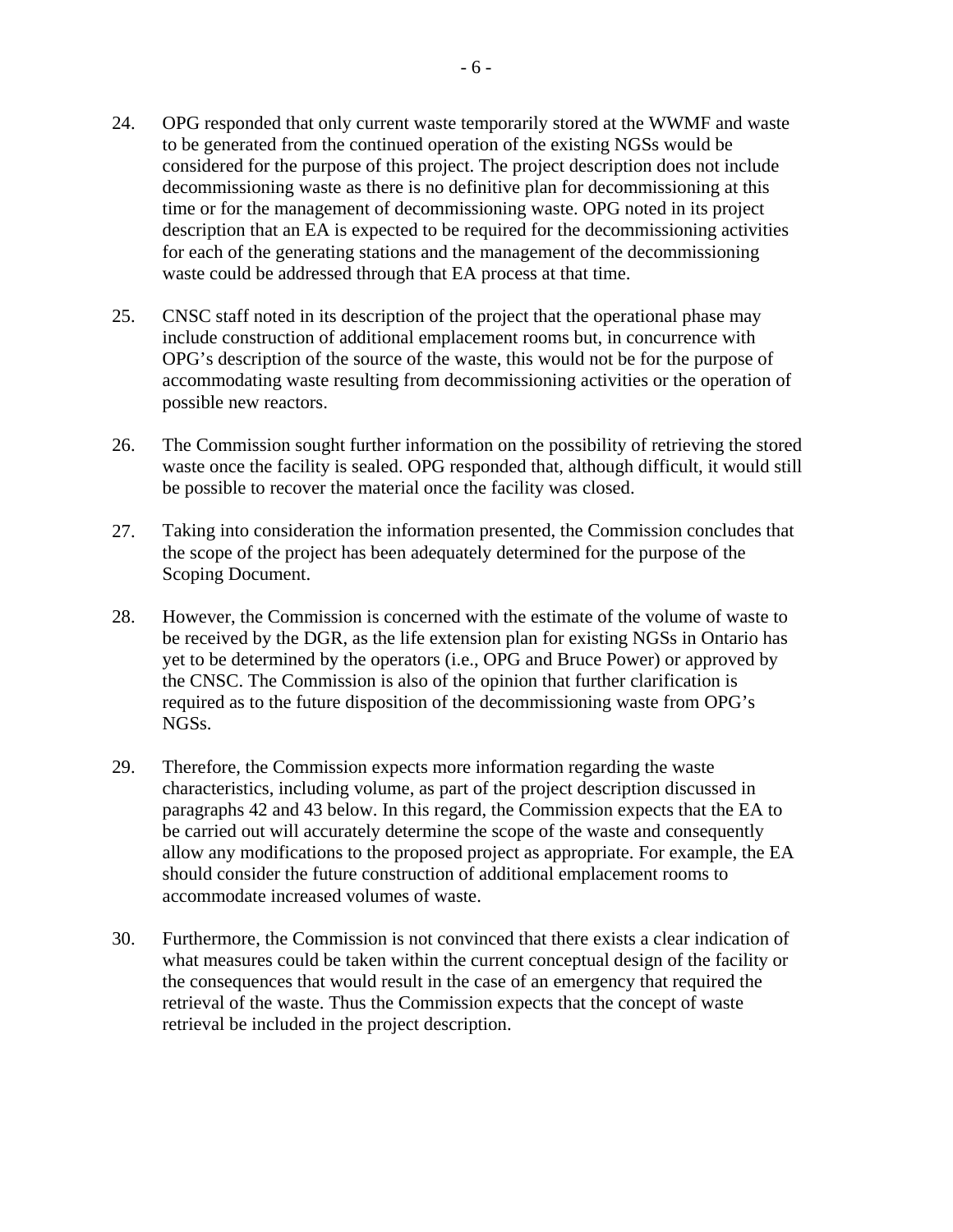#### **Scope of the Assessment**

- 31. CNSC staff stated that the assessment factors would include all of the factors identified in subsections 16(1) and 16(2) of the CEAA. CNSC staff stated that the mandatory factors in subsection 16(1) of the CEAA are: the environmental effects of the project, including those that may be caused by malfunctions or accidents and any cumulative environmental effects with other projects; the significance of the effects identified above; comments from the public that are received in accordance with the CEAA and its regulations; and measures that are technically and economically feasible that would mitigate any significant adverse environmental effects of the project. CNSC staff stated that the mandatory factors in subsection 16(2) of the CEAA are: the purpose of the project; alternative means of carrying out the project; the need for and requirement of a follow-up program; and the capacity of renewable resources that are likely to be significantly affected by the project to meet the needs of the present and those of the future.
- 32. CNSC staff stated that the CNSC, with the discretion allowed for in paragraph 16(1)(*e*) of the CEAA, also requires that consideration of traditional and local knowledge be included in the factors as well as the need for and the benefits of the project.
- 33. The Commission is satisfied that the proposed factors are appropriate and meet the requirements of the CEAA, whether the CNSC continues with the Comprehensive Study or if the project is referred to a Review Panel or a mediator.
- 34. The Commission considered the scope of the factors to be assessed as proposed by CNSC staff in the Scoping Document. Specific issues raised by the Commission and intervenors at the hearing with respect to the scope of factors are described in the following paragraphs.

#### *Project Description*

- 35. CNSC staff noted that the main objective of the project description is to identify and characterize those specific components and activities that have the potential to interact with the surrounding environment under both normal operations and malfunctions and accidents.
- 36. The Commission sought further information with respect to the average dose rate emitted by the intermediate level waste. OPG responded that the average radiation level of intermediate level waste, as listed in its waste characterization program database, is 20 millisieverts per hour (mSv/h). OPG explained that this data was based on the dose as the waste is initially stored in the facility and did not account for radioactive decay that would ultimately decrease the dose.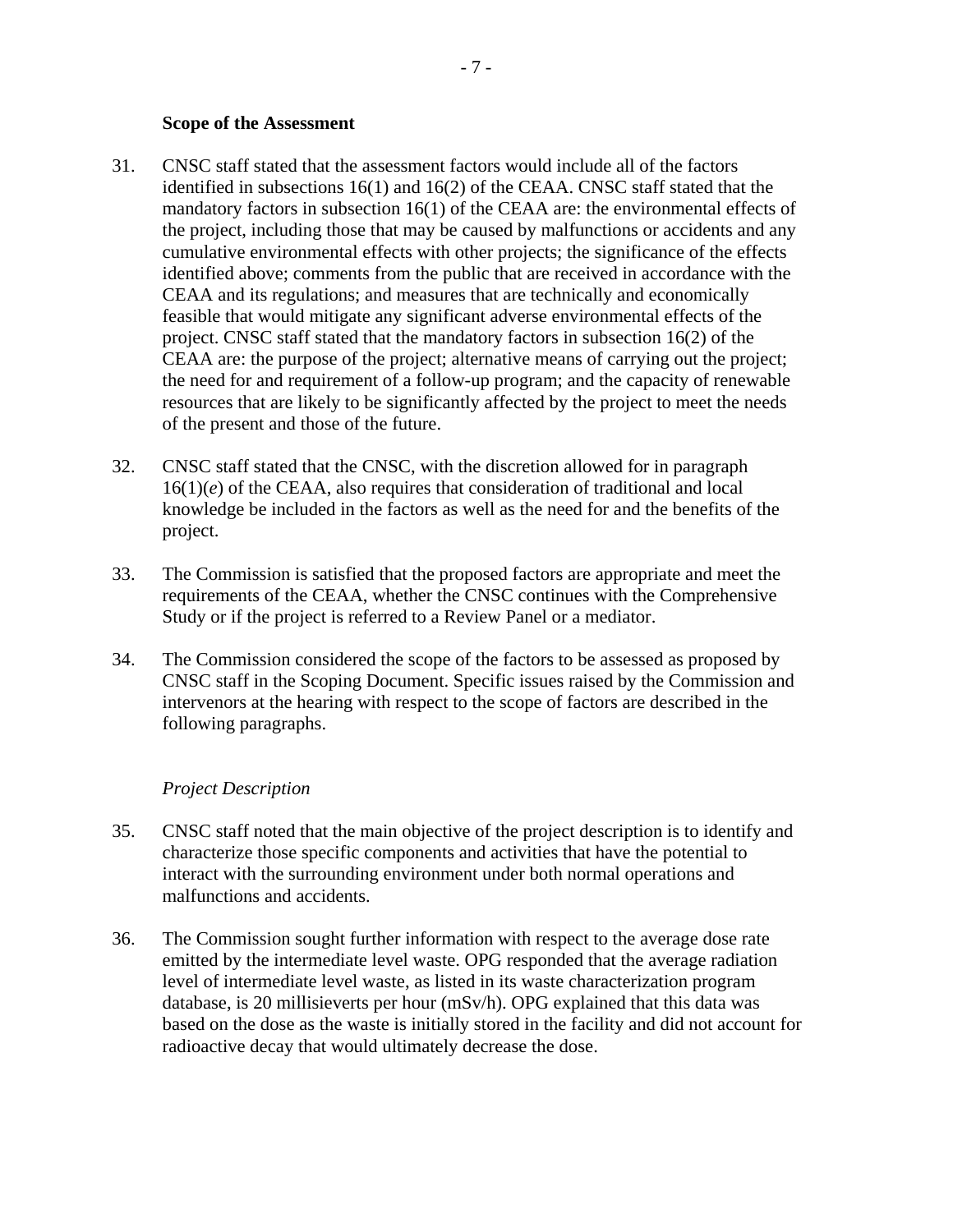- 37. In response to the Commission's concern with the possible heat that could be generated from the waste, OPG noted that the low level waste is not heat generating in any significant way. Although some of the intermediate level waste can generate heat, OPG does not expect heat to be a design-setting issue for the DGR.
- 38. With respect to the characterization of the waste, the Commission inquired whether an upper limit on the radioactivity level had been set for intermediate level radioactive waste. CNSC staff responded that there was no limit but rather that the design of the facility would have to ensure that it could adequately manage the waste that is intended for the DGR.
- 39. CNSC staff noted that a formal classification system for these types of waste did not currently exist although such a system was under development. CNSC staff further explained CNSC's approach to regulate waste management by the characteristics of the waste, i.e. its chemical, biological, and radiological properties, and the design of the facility that can adequately manage this waste. OPG noted that its waste characterization program database contains information on all of the waste that is destined for the DGR.
- 40. In the absence of a classification system in Canada and in consideration of OPG's research into existing repositories internationally, the Commission asked how Canada's definitions of low and intermediate level radioactive waste compare to international standards. OPG responded that low level wastes are very similar, internationally. OPG also stated that although its intermediate level waste differs from that generated by other sites outside of Canada with respect to the amount of specific radionuclides, this waste is ultimately considered similar in nature.
- 41. The Commission expressed its concerns with respect to the uncertainty associated with the characterization of the waste, as a result of the absence of a classification system for low and intermediate level waste. Although it is not within the scope of an EA to address this issue, the Commission is of the view that a clear classification system would bring added clarity to nuclear waste categorization in Canada.
- 42. The Commission also expressed its concern with respect to potential quantities and origins of the waste, as a result of the possible refurbishment and life extension of the existing NGSs in Ontario and as discussed in paragraph 28 above.
- 43. Therefore, the Commission expects that the project description to be included in the EA will adequately address its concern regarding the type of waste streams and the waste characteristics, including the information on the source, volume, and chemical and radiological hazard.
- 44. With respect to malfunctions and accidents, the Commission also expressed concerns about the potential for collapse of the cavities, groundwater ingress into the system as a whole, the high lateral stress fields, and the potential for contamination into Lake Huron. In this respect, the Commission expects that various scenarios be included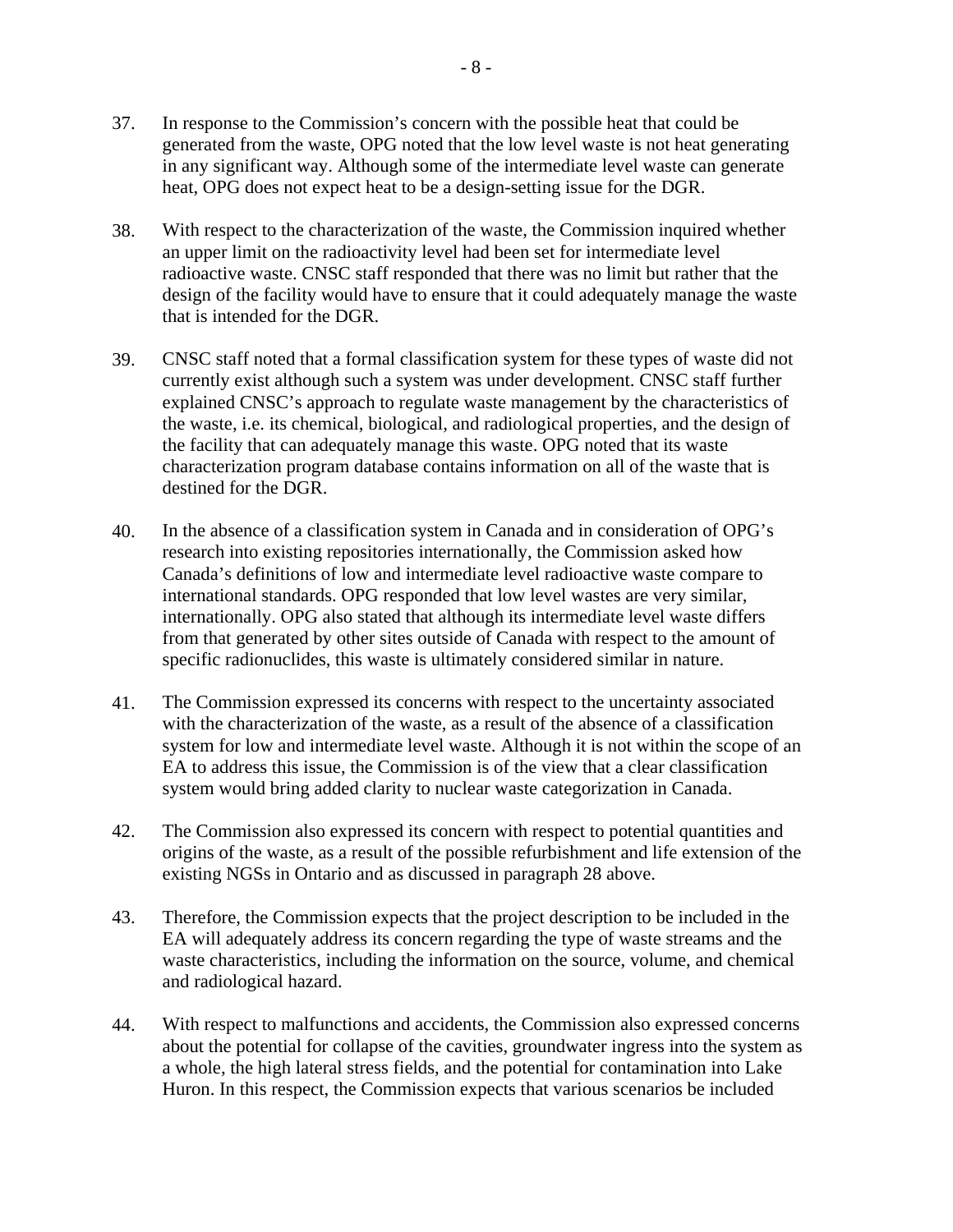early in the conduct of the EA studies to ensure that all potential malfunctions and accidents that have a reasonable probability of occurring are described and considered for their relevant environmental effects. Furthermore, as discussed in paragraph 30, the Commission expects that the concept of waste retrieval be included in the project description.

#### *Description of the Existing Environment*

- 45. CNSC staff explained that a description of the existing environment is needed to determine the likely interactions between the project and the surrounding environment. CNSC staff provided a list of environmental components that are typically described in the various study areas and a description of the human components of these environmental components.
- 46. The Commission expressed the concern that insufficient information had been provided at this stage with respect to the geological formations of the area being considered for the DGR. Furthermore, the Commission expressed the view that there was a lack of information in regard to the geological characterization and hydrology factors underlying the project and that certain elements such as local stratigraphic variation, permeability, subsurface fracture pattern, and effects of high lateral stress fields may not have been accurately considered by the proponent.
- 47. Although the Commission is satisfied that the environmental and associated human components proposed by CNSC staff are adequate, the Commission is concerned that the description of the existing environment may not include sufficient information on the baseline conditions to allow the environmental impacts of the proposed activities to be assessed. Therefore, the Commission expects that further detailed information be provided early in the conduct of the EA to ensure an adequate characterization of the existing environment. Further discussion with respect to site characterization is found in the section entitled *Potential of the Project to Cause Adverse Environmental Effects*.

#### *Spatial and Temporal Boundaries of Assessment*

- 48. CNSC staff defined the geographic study areas that can reasonably be expected to be affected by the project.
- 49. Several intervenors, including Greenpeace, Friends of the Earth Canada, the Nuclear Information and Resource Service, and individuals and organizations from Michigan, United States, expressed the view that the regional study area may not be adequately described in the Scoping Document. Specifically, the intervenors were of the opinion that the study area was not sufficiently large to ensure that potential trans-boundary impacts of the project will be addressed during the conduct of the EA study. These intervenors were concerned with the possibility of negative effects on Lake Huron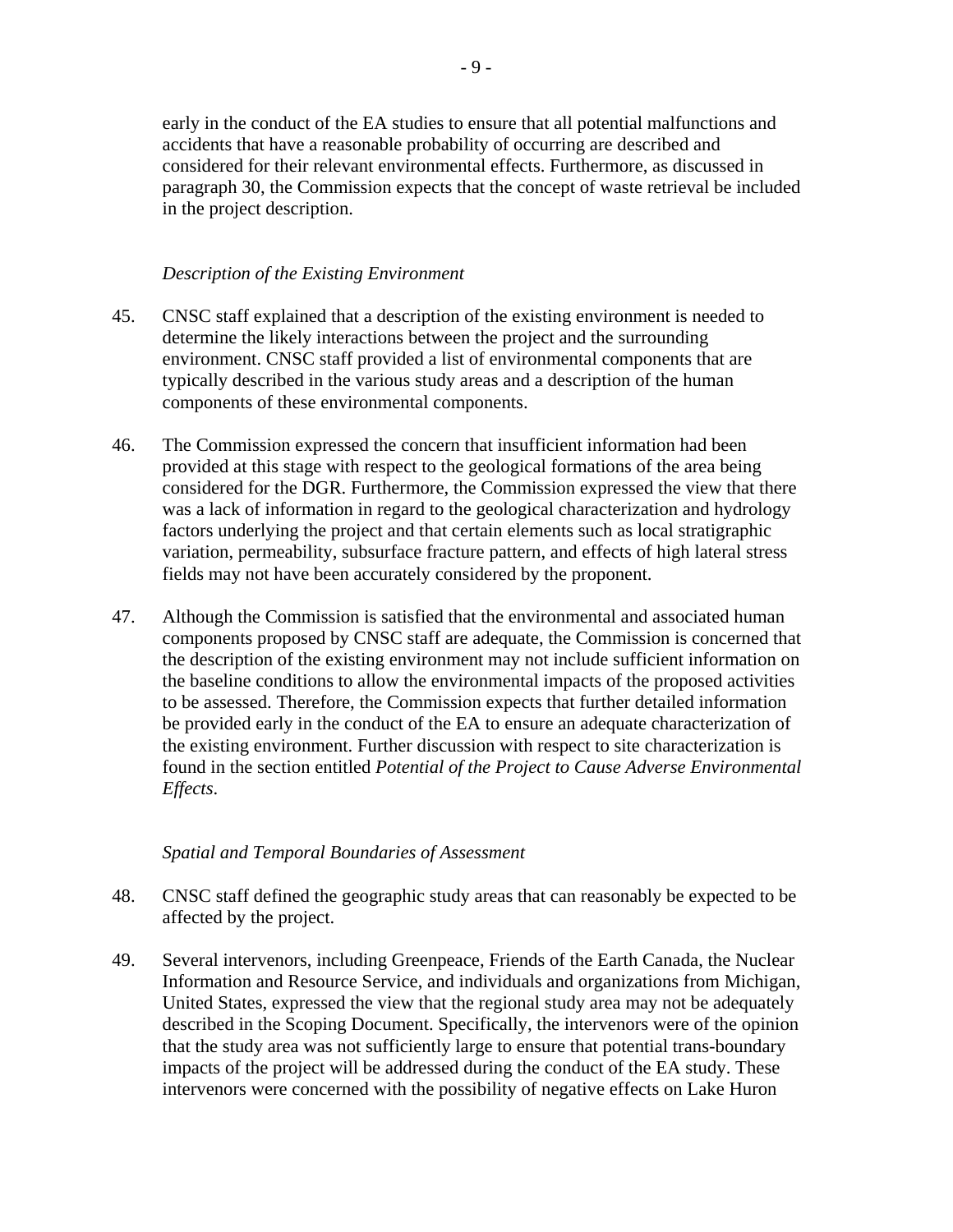and the neighbouring regions, including the United States.

- 50. In this respect, the Commission inquired about the extent of the study area. CNSC staff stated that the study area itself and the timeframes are flexible to ensure that the geographic extent of all effects and the timeframes in which those effects would occur is captured within the EA. For example, if downstream communities were impacted, they would be included as part of the assessment.
- 51. The Commission sought further information regarding potential trans-boundary effects of the project. CNSC staff responded that, based on preliminary safety assessments, the concentrations of radionuclides that may reach the lake deep in the sediments are very small compared to numbers that are of concern to humans and to the ecosystems. CNSC staff thus concluded that it would be difficult to detect that these effects would occur beyond a very localized scale.
- 52. Further to the trans-boundary effects and with respect to the assessment of timeframes, the Commission expressed concern over the potential for transport of contaminants to move from above the site into Lake Huron waters within human lifetimes. CNSC staff responded that one of the principles of CNSC Regulatory Policy P-290 *Managing Radioactive Waste*11 on managing radioactive waste is that radioactive waste should be managed in a manner that protects human health and the environment of current and future generations. This is achieved by ensuring that the future impact associated with radioactive waste management is not greater than the one that is accepted by our generation. Regulatory Policy P-290 requires that, in terms of timeframes, the assessment be carried out until the maximum impact is predicted, and then the criteria that are used to assess or judge that maximum impact are not greater.
- 53. The Commission sought further information with respect to the assessment of the long-term safety of the DGR. CNSC staff confirmed that it was utilizing international experience to develop the safety assessment. Similarly, OPG described the international investigations that it has carried out with respect to repositories in other countries in support of the safety cases.
- 54. CNSC staff noted that the international community agrees that certain sedimentary rock formations are adequate for containing and isolating radioactive waste. CNSC staff further noted that a large body of information on the characteristics of sedimentary rock is available from existing programs focussed on sedimentary rock. In this respect, CNSC staff stated that safety assessments for facilities set in certain sedimentary rocks have predicted radiation doses that are well below the regulatory limits.
- 55. Further to the subject of safety assessments, several intervenors asked for an assessment time of one million years in order to encompass the lifetime of the waste. The Commission asked if this was appropriate. OPG responded that according to the

<u>.</u>

<sup>&</sup>lt;sup>11</sup> CNSC Regulatory Policy Document P-290 *Managing Radioactive Waste*, July 2004.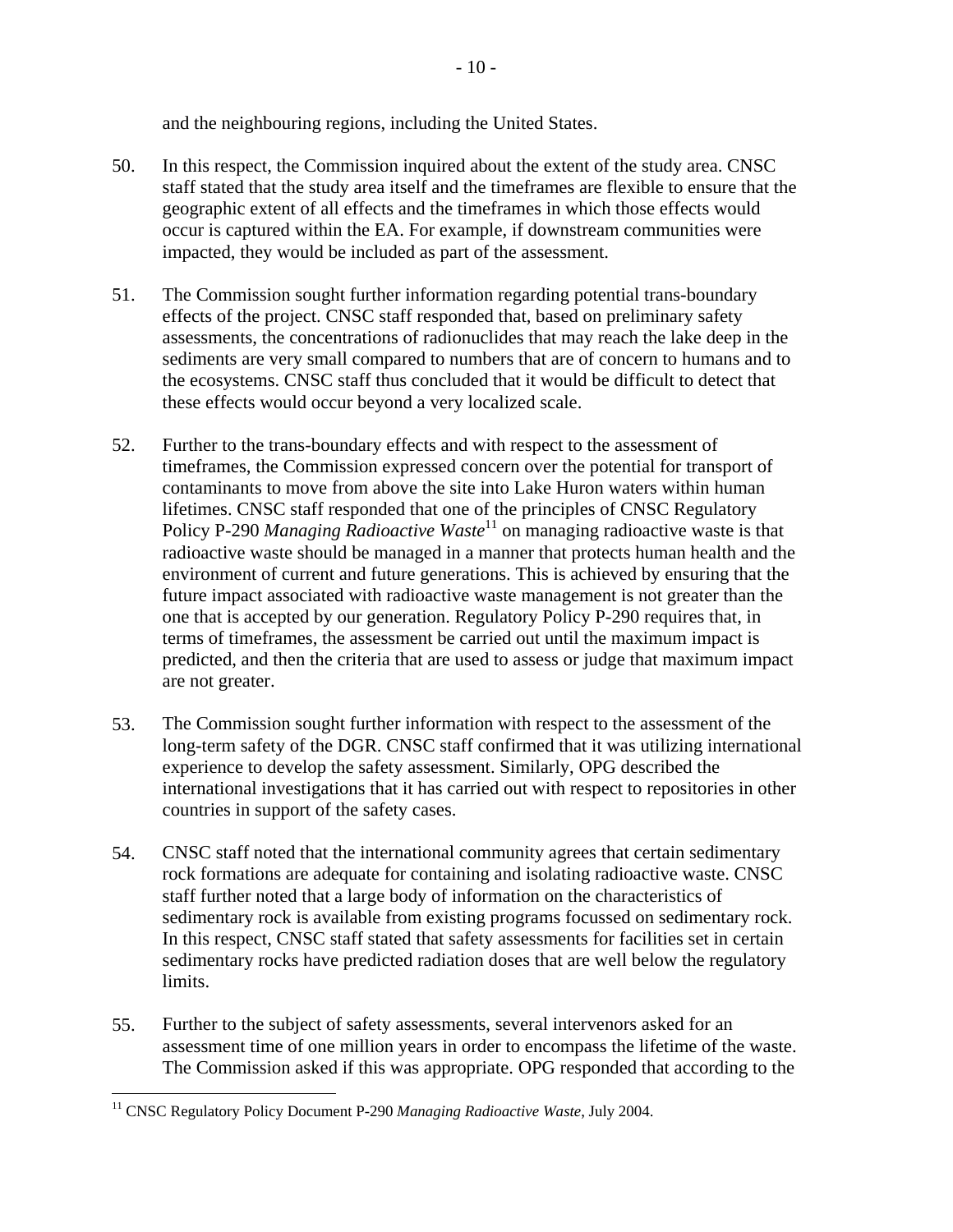draft Safety Assessment Requirements document, the safety assessment calculations would continue until the dose peaks. OPG stated that this would be on the order of several hundred thousand years.

- 56. Regarding the assessment of cumulative effects, the Commission enquired whether the activities associated with the potential future builds of NGSs and the decommissioning of the existing NGSs will be considered. CNSC staff stated that these effects would be assessed under the context of cumulative effects, as part of the EA study.
- 57. The Commission also asked about the impact of cumulative effects from this project with other projects at the Bruce site. OPG responded that it would identify projects which are predicted in the near future as part of the EA studies and focus on the direct effects of DGR. OPG stated that it would look at whether effects from other projects that might overlap in terms of space and time. CNSC staff concurred with OPG's statements.
- 58. With respect to a follow-up program, the Commission noted that there was very little in the Scoping Document about the baseline and long-term monitoring program, despite its critical nature. OPG stated that it would address the requirements concerning post-closure monitoring and operational monitoring that are documented in the Scoping Document in the submission of its EA and follow-up report.
- 59. The Commission queried the need to establish a baseline for monitoring effects throughout the project. CNSC staff responded that the baseline could be more explicitly identified in the Scoping Document. CNSC staff explained that the existing environmental monitoring data and site characterization information would be included in the assessment, as well as the need for the site characterization program information to be tightly linked to the EA.
- 60. The Commission is satisfied that the spatial and temporal boundaries of the assessment will remain flexible during the assessment to allow the full extent of a likely environmental effect to be considered. In this regard, should the results of modelling demonstrate that there is a possible dispersion of a contaminant that is likely to cause an environmental effect beyond the boundaries identified in the Scoping Document, it will be taken into account in the assessment.

#### *Conclusion on the Scope of the Assessment*

61. Taking into consideration the above information with the fact that the project is at the preliminary stage of an EA, the Commission is satisfied that the factors to consider in the assessment of project and the scope of those factors have been adequately described in the Scoping Document appended to the EA Track Report included in CMD 06-H22.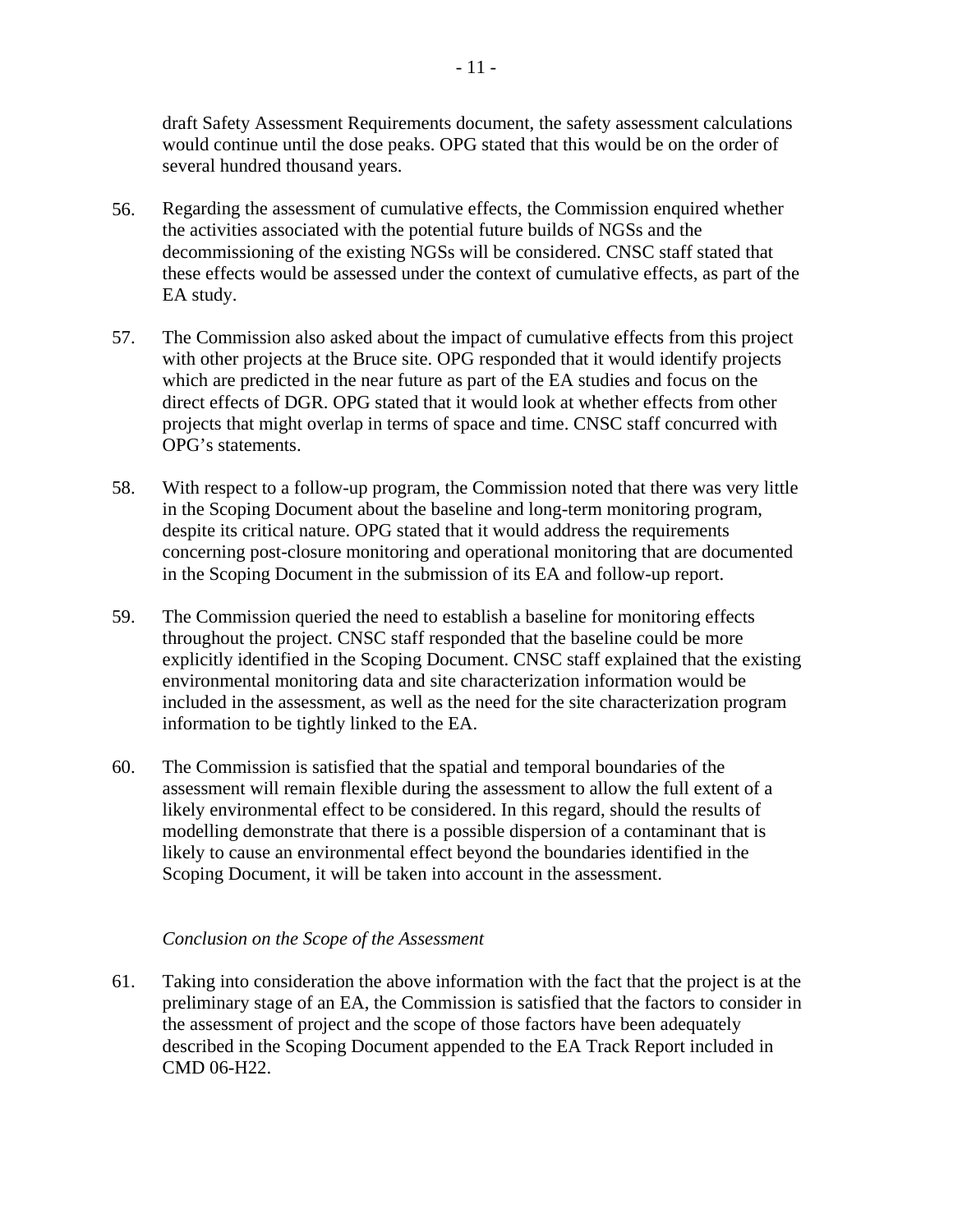62. The Commission is of the view that the EA study will include more information in regard to the elements that are uncertain at this stage such as the retrieval of the nuclear substances, subsurface geology, structure and hydrogeology, potential transboundary effects, international comparison with similar projects, and mitigation measures. This will ensure an adequate assessment of the effects of the project on the environment and the significance of these effects, taking into consideration mitigation measures.

#### **Public Consultation**

- 63. CNSC staff reported that consultation is an important aspect of the EA, in both a comprehensive study and in a panel review. CNSC staff stated that a public registry file was established for the project and a Notice of Commencement was posted on the CNSC website and the Canadian Environmental Assessment Registry (CEAR).
- 64. CNSC staff explained that several consultation activities were conducted by CNSC staff, including an open house meeting that was advertised in local newspapers and radio, as well as direct mailing to over 60 individuals and organizations. The purpose of the open house was to explain the EA process, explain the Scoping Document and explain how members of the public could participate and comment. The open house was held with an afternoon and an evening session, and representatives from the Canadian Environmental Assessment Agency (CEA Agency), Health Canada and Environment Canada were in attendance.
- 65. CNSC staff reported that it had received comments in support of the DGR, as well as comments that showed concern with the project. CNSC explained that the public's concerns, discussed in a later section of this *Record of Proceedings*, included the site of the DGR (proximity to Lake Huron), the uniqueness of the project, the nature of the waste destined for the DGR, and the geological and hydrological stability of the site. CNSC staff also stated that it had incorporated some of the public's comments in a revision of the Scoping Document.
- 66. CNSC staff also reported that meetings were also held with the Chiefs and some council members of the Chippewas of Nawash Unceded First Nation and the Chippewas of Saugeen First Nation. Collectively, these First Nations are referred to as the Saugeen Ojibway Nation (SON). CNSC staff reported that these meetings were held in order to arrange a consultation plan.
- 67. In its intervention, the SON requested that it be properly consulted throughout the EA process. The SON explained that the consultation and accommodation obligations require appropriate collaborative procedures, designed on a case-by-case basis to reflect the importance of the SON's rights and interests at risk, the extent of potential infringements, and the nature and complexity of the issues that need to be addressed. The SON noted that it wanted to reach an agreement in this regard.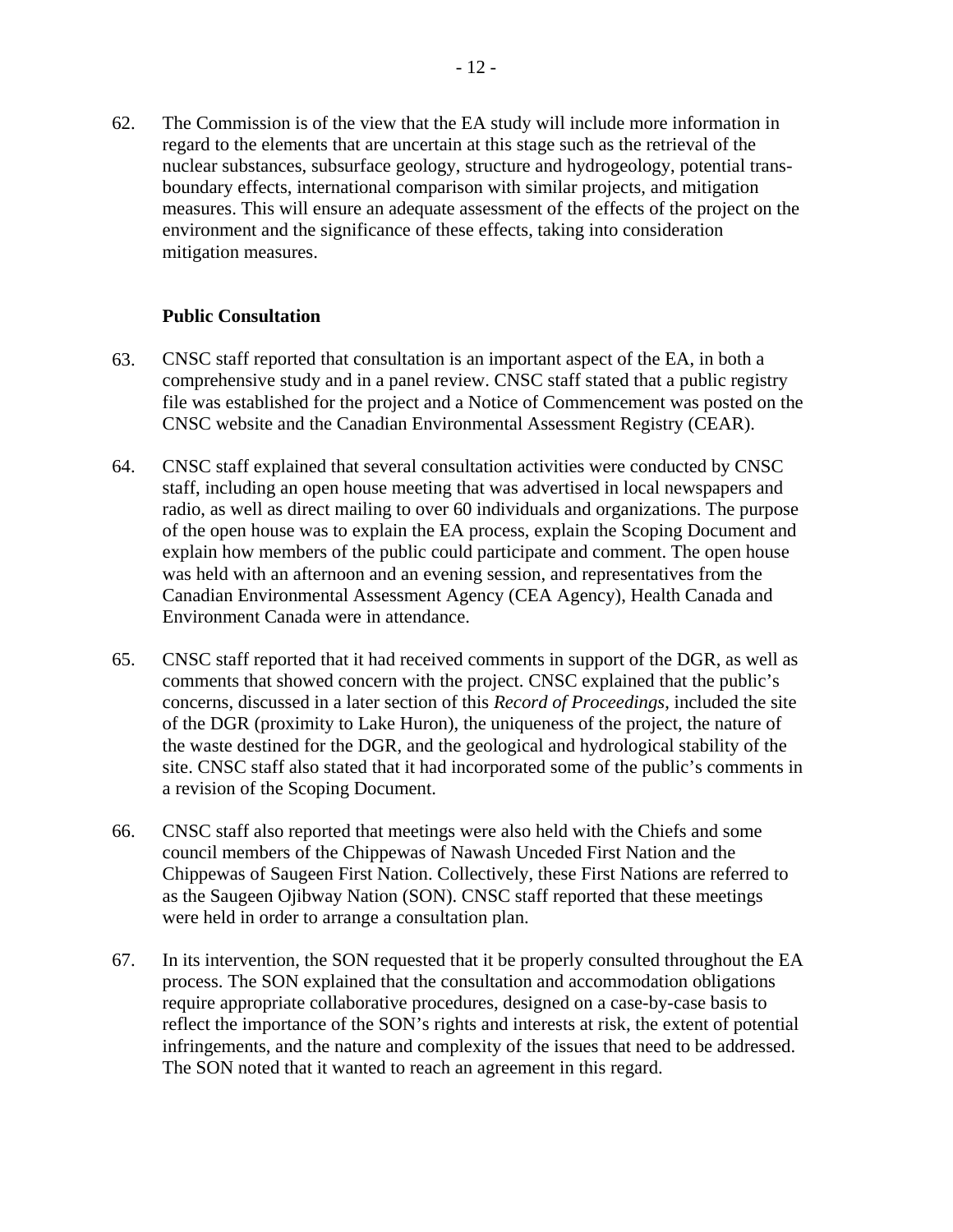- 68. CNSC staff stated that Health Canada, NRCan and Environment Canada were all provided with an opportunity to review the Scoping Document. CNSC staff noted that Health Canada and NRCan offered support of the Scoping Document, while Environment Canada provided comments, which were incorporated into the Scoping Document.
- 69. OPG reported that it had run a Community Consultation Centre in order to educate the public on the issues surrounding the DGR, as well as to answer any questions the public might have had. OPG also stated that it distributed fact sheets to the media and launched an informational website, which allowed for electronic comments to be addressed.
- 70. OPG reported that it had conducted a telephone poll through an independent contracting service in order to gauge public support for the DGR. OPG presented the results of the poll as being positive and in favour of the DGR.
- 71. Council from the Municipality of Kincardine stated that it had signed a Memorandum of Understanding with OPG in order to explore the options for long-term storage of the low and intermediate level radioactive waste. Council stated that the DGR was the preferred option, based on the studies that had been conducted. Council reported that a hosting agreement was reached in order to set out the terms and conditions under which the municipality would host the facility.
- 72. Council from the Municipality of Kincardine stated that OPG conducted an information campaign in order to provide the Municipality of Kincardine with information to make an informed decision. Council noted that the telephone poll conducted by OPG indicated public support for the project.
- 73. Council members from the four communities surrounding Kincardine, including the Municipality of Arran-Elderslie, the Municipality of South Bruce, Municipality of Brockton and the Municipality of Huron-Kinloss, reported that they, along with council from the Municipality of Kincardine, regularly meet with OPG for updates on the project and for the opportunity to input local opinion. They indicated that OPG has conducted an open consultation process and that the majority of the residents in the four communities surrounding Kincardine have voiced support for this project.
- 74. Paul Steckle, MP for Huron-Bruce, also stated that OPG had undertaken an extensive and open communications effort on the DGR proposal. Mr. Steckle noted that the public in his riding is aware of the project and it has not been an issue of significance. Mr. Steckle was of the opinion that the majority of his constituents agrees with the proposed project.
- 75. Several intervenors, including members of the public and organizations including the Canadian Nuclear Association and the Saugeen Shores Chamber of Commerce, stated that the public consultation conducted by OPG was open and transparent.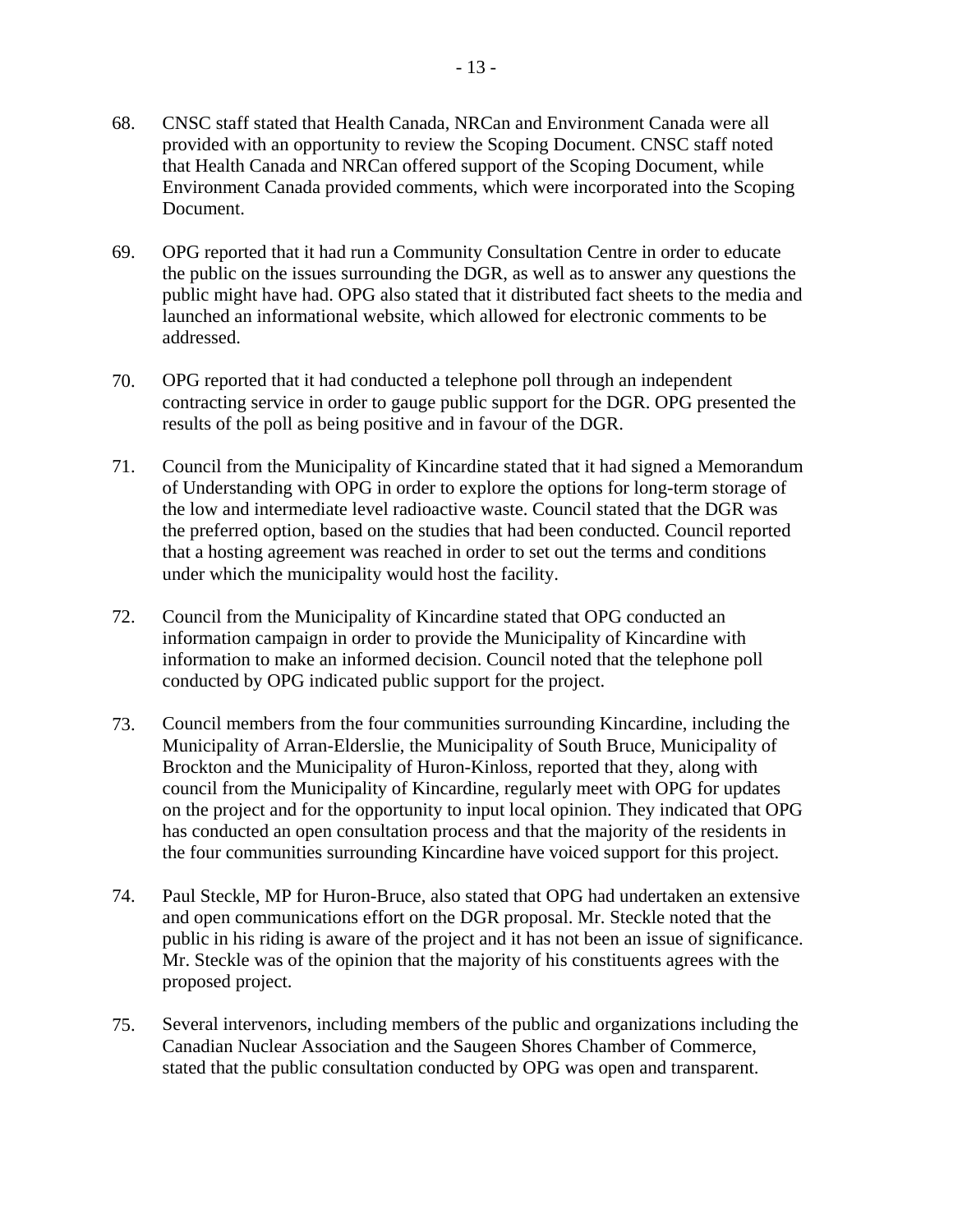- 76. In its intervention, Greenpeace stated that the surveyed region should have been expanded to include the surrounding municipalities of Saugeen Shores, Huron Kinloss, Arran-Elderslie and Brockton, as well as First Nations. In addition, Greenpeace felt that the Durham Region should have been consulted due to the involvement of the OPG NGSs in Pickering and Darlington.
- 77. The Commission is satisfied with the consultation process and that interested parties, stakeholders, First Nations and the general public were adequately consulted on the scope of the assessment and the ability of the comprehensive study to address issues, as described in CMD 06-H22 and CMD 06-H22.A. However, the Commission is concerned that the technical challenges of the project and the details of the geology and hydrogeology of the site may not have been presented in sufficient detail during the public consultations and as such, expects that this information will be made available further in the EA process.
- 78. With respect to future consultation during the EA study, the Commission notes that all affected regions should be consulted, including any regions that would be impacted by the environmental effects of the proposed project and the timeframes in which those effects would occur, as discussed in paragraph 50. Consultations should also include the communities from which the waste is generated. The Commission also notes that Fisheries and Oceans Canada and the International Joint Commission should be consulted, as appropriate, if there is a potential for the contamination of Lake Huron.

#### **Recommendation to the Minister of the Environment**

79. To make its recommendation to the Minister of the Environment on the continuation of the EA process going forward, the Commission considered the potential adverse environmental effects of the project, the public concerns in relation to the project and the ability of the comprehensive study to address issues related to the project. These considerations are described in the following paragraphs.

#### *Potential of the Project to Cause Adverse Environmental Effects*

80. In order to assess the potential of the project to cause adverse environmental effects, CNSC staff carried out a preliminary assessment of the proposed project. During the hearing, CNSC staff provided information with respect to the preliminary assessment, wherein it identified the potential adverse effects during each stage of the project (Site Preparation, Construction, Operation and Long Term). The assessment was based on CNSC staff experience with the site, experience with assessments of similar projects (i.e., projects that deal with long term management of radioactive waste), international experience, and knowledge of the project description.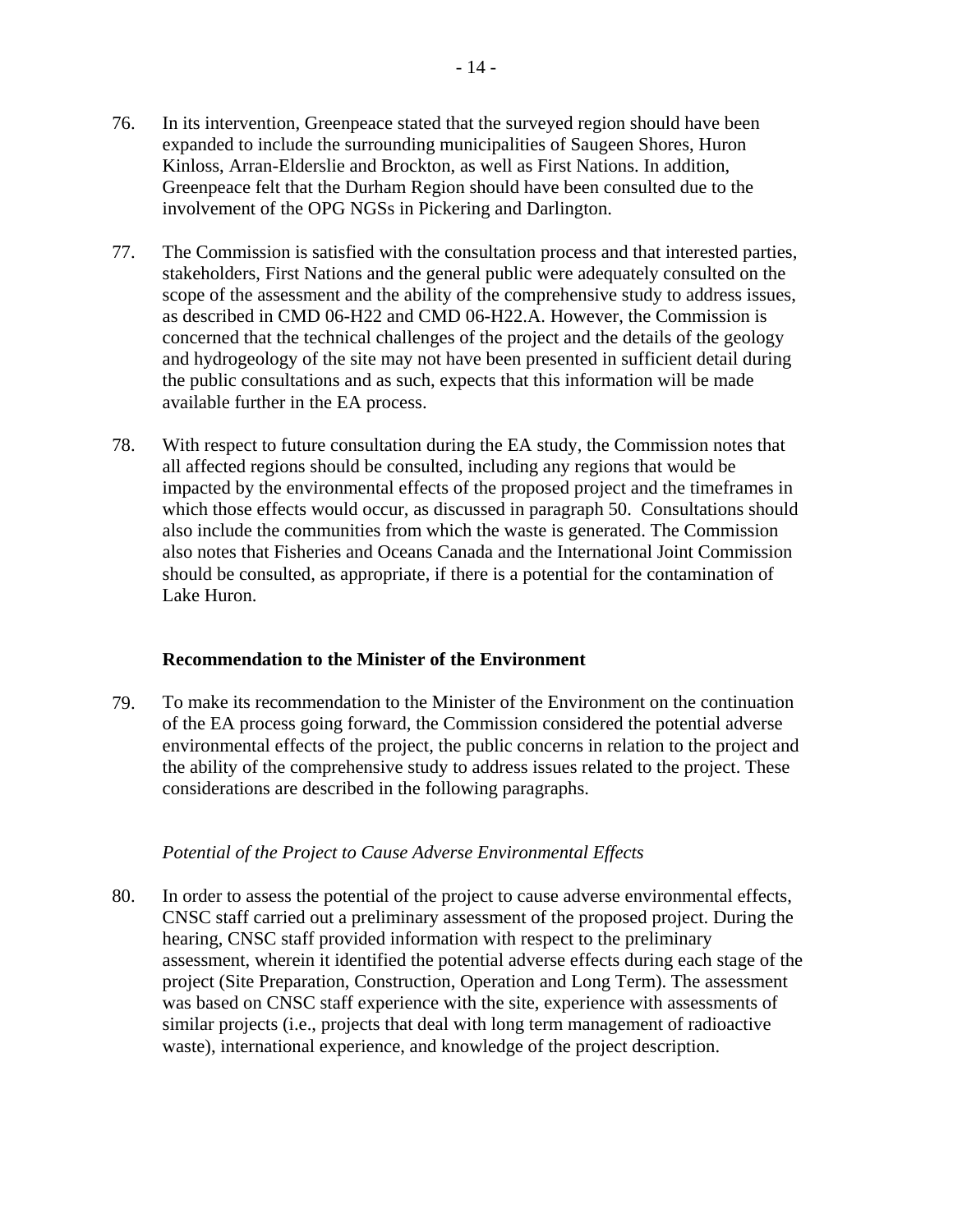- 81. CNSC staff also noted that a detailed and rigorous assessment of effects was not conducted due to it being at a very early stage in the EA. CNSC staff added that the analysis is based on how the DGR would be expected to perform and does not consider abnormal events such as malfunctions or accidents or unexpected findings that would result from a more rigorous assessment of geologic and hydrogeologic conditions at the site.
- 82. The Commission was not convinced that sufficient information has been considered to support the proposed site for the DGR when taking into consideration the details of the shale and limestone stratigraphy, potential subsurface fractures, and the proximity to one of the Great Lakes. In this respect, the Commission sought assurance that the preliminary assessments for the geological and hydrological studies were not overly simplified.
- 83. OPG responded that the preliminary study (Golder Associates' Independent Assessment Study) was completed based on information available at the present time and at the early stage of assessment. OPG stated that further, extensive studies would be completed as part of the site characterization plan, and these studies would confirm whether the site would be appropriate for the proposed DGR. CNSC staff stated that it would have to review and approve the site characterization plan before the project assessment could begin.
- 84. The Commission sought further information concerning the site's proximity to Lake Huron. OPG responded that the Golder Associates' Independent Assessment Study stated that there would be no discharge to Lake Huron. OPG stated that if the site characterization plan were to show that the site is unacceptable, the project would not proceed.
- 85. With regards to the fact that the project is a new undertaking for Canada, the Commission sought assurance that the international consultation conducted by OPG was applicable and appropriate for the proposed site. OPG stated that it was using experts through the International Geoscience Review Group and experience based on the existing facilities in various countries.
- 86. The Commission concludes that, based on the preliminary assessment carried out by CNSC staff, the project has the potential to cause adverse environmental effects during the site preparation, construction, operation and decommissioning. Furthermore, the Commission is satisfied that this potential has been adequately described in the EA Track Report included in CMD 06-H22.
- 87. However, the Commission expresses its concern at the level of uncertainty involved with the mitigation measures described to eliminate or minimize these potential adverse effects. Therefore, the Commission expects that the EA will further explore the mitigation measures necessary under the circumstances that would be technically and economically feasible for the proponent to put in place.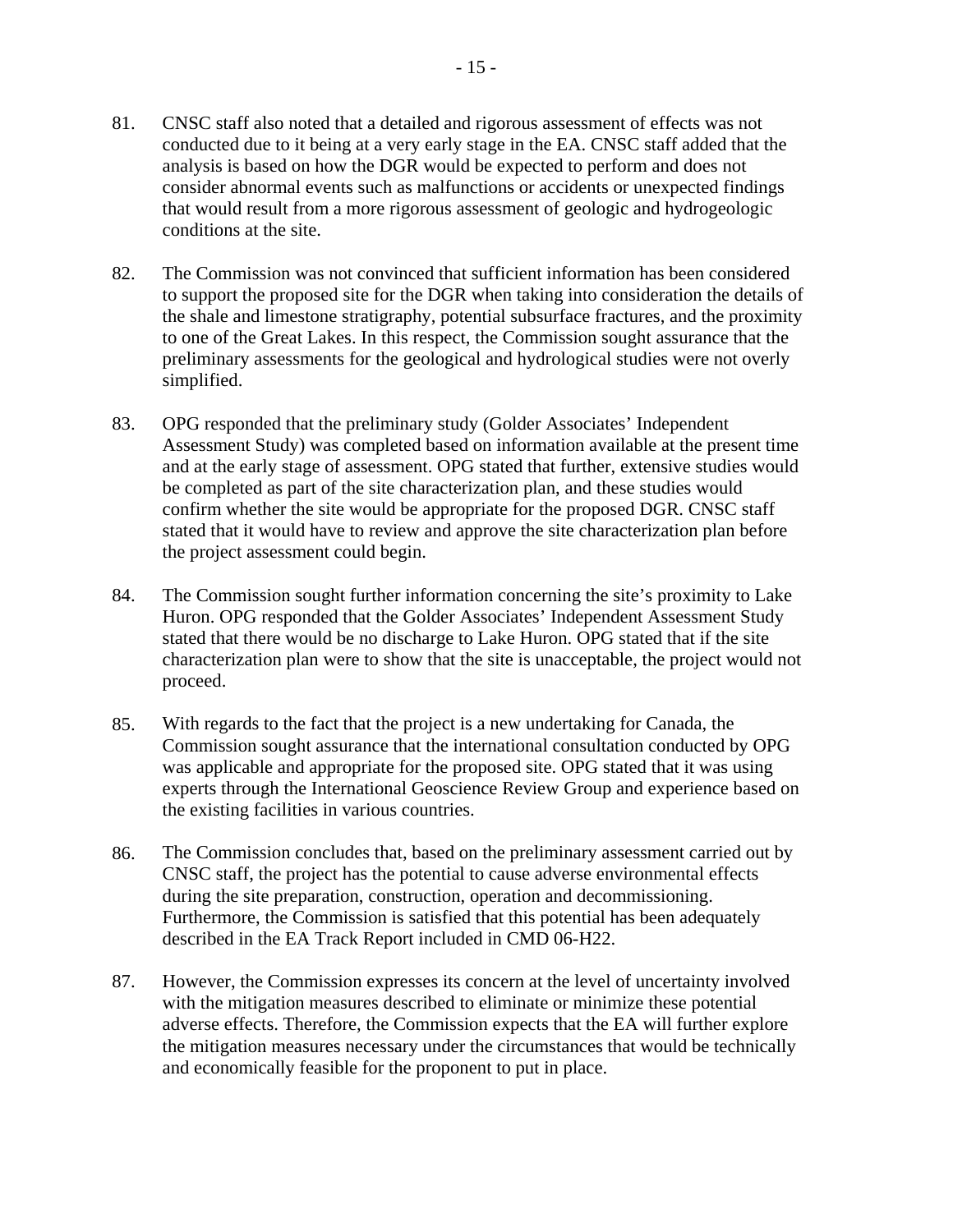88. Furthermore, the Commission is not convinced that the international experience used by OPG and CNSC staff to determine the potential environmental effects is sufficient and relevant to the proposed site for the DGR and the scope of the waste. Thus, the Commission expects that the information obtained from international experience will be validated early in the EA process.

#### *Public Concerns*

- 89. As described in the *Public Consultation* section above, the Commission is satisfied that OPG and CNSC staff consulted appropriately with the public, First Nations and other interested stakeholders. The Commission is therefore satisfied that the public had adequate opportunity to become informed about the project and express any concerns.
- 90. CNSC staff reported several public concerns in relation to the proposed project, including the following:
	- the proximity of the facility to Lake Huron;
	- this type of project has never been done before;
	- the long-lived radioisotopes pose a risk for many generations;
	- the suitability of sedimentary rock for the DGR;
	- the unpredictability of subsurface water movement;
	- the possibility of a leak; and
	- the added stress on the Great Lakes.
- 91. Many of these issues are addressed in the *Scope of the Project* section of this *Record of Proceedings*, including the proximity to Lake Huron, the suitability of the limestone, the subsurface water movement, and the lifetime of the radioisotopes. These issues were also raised by intervenors during the hearing.
- 92. Some intervenors questioned the methods used to solicit public support, such as the host community agreement between OPG and the Municipality of Kincardine. The Commission inquired concerning this agreement, but maintained that this issue was beyond the purview of the CNSC.
- 93. Citizens for Renewable Energy inquired about comments from Environment Canada in the draft Scoping Document. CSNC staff stated that it had received a letter from Health Canada and NRCan explaining that the Scoping Document was acceptable and that comments were received from Environment Canada. CNSC staff further explained that there is not an obligation to supply these comments in an EA track report, but they are part of the public registry for this EA.
- 94. In its intervention, the SON explained its concerns with the DGR, including the possibility of long-term adverse environmental effects on the land and Lake Huron. The SON explained that the DGR could affect its vital interests throughout its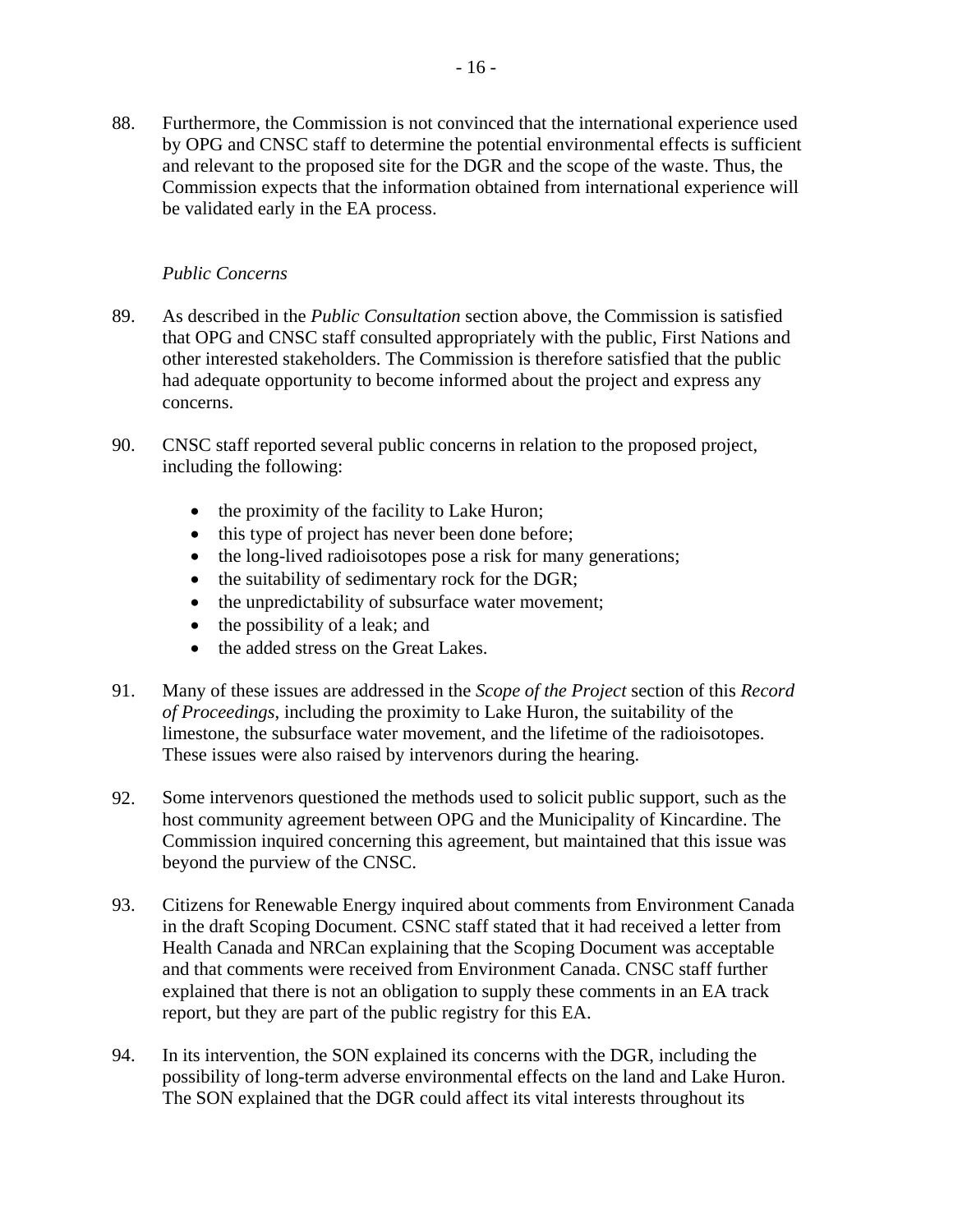traditional territory, including residential communities, places of cultural and spiritual significance, and fisheries. The SON maintained that the project would not be acceptable until a high degree of certainty that harm to the environment would be avoided over many hundreds of years is established.

- 95. The Commission recognizes that the SON is dependent on the fishing in Lake Huron. The Commission stresses the need to establish further certainty in regards to the possible impact that the DGR may have on the fish in Lake Huron. The Commission expects that this issue will be sufficiently addressed during the EA process.
- 96. The Commission also stresses the importance of preserving any sacred ground that may be affected by the DGR, throughout the project. During the hearing, the Commission sought confirmation that this would be the case. OPG stated that if there is any indication that an artifact or a sacred area might be impacted in any way, the follow-up program recommended during the EA would include a requirement that archeologists be present during excavations.
- 97. Many intervenors, including individuals and Greenpeace, were concerned with the lack of a federal policy on low and intermediate level waste disposal. CNSC staff responded that there exists a federal policy that states that waste producers and owners are responsible for managing the waste they produce. Furthermore, the CNSC staff noted that it regulates the ongoing management of radioactive waste under the NSCA.
- 98. Other intervenors opposed the use of nuclear energy and requested consideration of the phase-out of nuclear energy. In this regard, CNSC staff stated that because much of the waste destined for the DGR is already stored at the WWMF the need for the project would remain, regardless of provincial energy policy.
- 99. The Commission concurs with CNSC staff that policy decisions would be beyond the scope of an EA for this specific project. Furthermore, the Commission notes that nuclear policy is not within the mandate of the CNSC.
- 100. Another public concern was the issue of transportation of waste from OPG's sites to the DGR. The Commission sought clarification from CNSC staff regarding this. CNSC staff stated that this activity is already licensed by the CNSC. CNSC staff explained that transportation of nuclear substances and radioactive materials such as radioactive waste is governed by two regulations: the *Packaging and Transport of Nuclear Substances Regulations*12, which are under the NSCA, and Transport Canada's *Transportation of Dangerous Goods Act*13. In its submission, CNSC staff noted that the transportation of waste from the WWMF to the DGR would be assessed in the EA.

 $\overline{a}$  $12$  SOR/2000-208.

<sup>&</sup>lt;sup>13</sup> S.C. 1992, c. 34.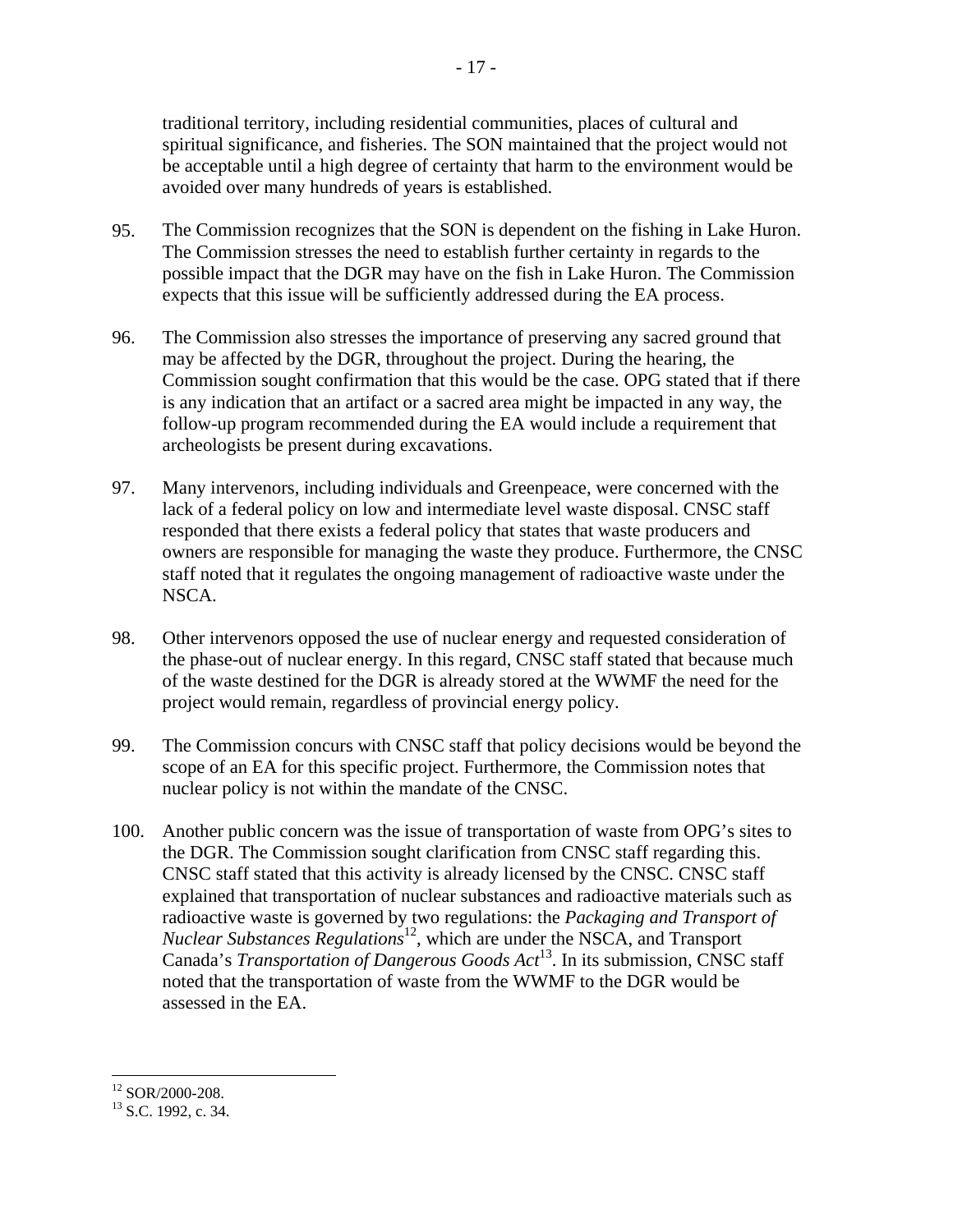- 101. Other intervenors, including the five municipalities surrounding the Bruce site, members of the public, and various organizations, including the Saugeen Shores Chamber of Commerce and The Society of Energy Professionals, expressed support for the DGR. These intervenors felt that OPG conducted an open and transparent communication process and expected that this would continue throughout the EA process. Intervenors noted OPG's safety record and felt that, based on the information provided, the DGR would not cause significant adverse environmental effects.
- 102. The Commission is satisfied that the public concerns have been adequately described in the Scoping Document appended to the EA Track Report included in CMD 06- H22.

#### *Ability of the Comprehensive Study to Address Issues Relating to the Project*

- 103. The Commission considered the information submitted to determine the ability of the comprehensive study to address issues relating to the proposed project.
- 104. CNSC staff presented a summary of the public comments received on the ability of the comprehensive study to address issues relating to the project along with the responses to the issues raised through the consultation process.
- 105. CNSC staff explained that the entire scope of the project would be included in a comprehensive study, as would be the case for a panel review. In CMD 06-H22, CNSC staff presented a comparison between a comprehensive study and a panel review.
- 106. The Commission sought confirmation that the comparison between a comprehensive study and a panel review provided in CNSC staff's CMD was accurate. A representative of the CEA Agency concurred with CNSC staff's comparison.
- 107. The Commission asked for an explanation of the extent of technical studies that would be done for the comprehensive study track compared to the panel review track. CNSC staff stated that the extent, seriousness and rigour of the technical studies that would be required for the EA would be the same for either track. The comprehensive study track and the review panel track would not change the level of technical information that is required or the level of review of the technical information that would be done.
- 108. Several intervenors, including the Power Workers' Union and the Society of Energy Professionals, expressed their support for the project to proceed as a comprehensive study. These intervenors concurred with CNSC staff's assessment and believed that all of the issues surrounding the project would be properly addressed in a comprehensive study.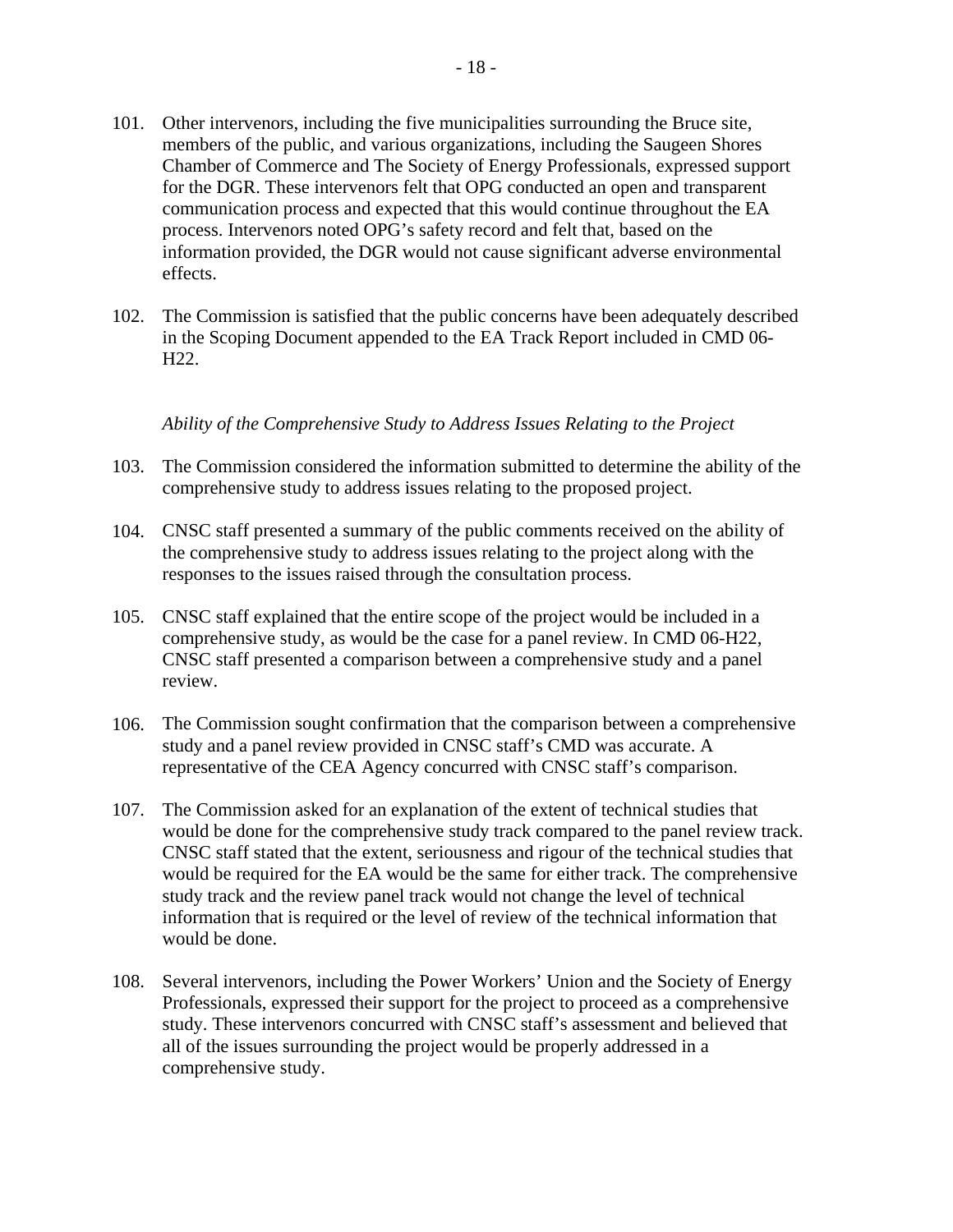- 109. Other intervenors requested that the Commission refer the project to a review panel. Several reasons for this were provided, including:
	- the proposal is a new project and may set a precedent for permanent underground disposal of radioactive waste;
	- the proposal poses a threat across international borders;
	- concern about radioactive waste disposal; and
	- the CNSC is not independent.
- 110. In its submission, CNSC staff agreed that the proposal represents a new, first initiative for managing low and intermediate level waste in Canada. However, CNSC staff was of the view that the DGR does not represent a precedent for waste disposal at other locations due to the fact that it is specific to the particular site. CNSC staff explained that other sites have different initiatives for waste disposal.
- 111. The Commission is not convinced that the proposed project for a DGR does not set a precedent in Canada. The Commission notes that this project would represent the first permanent low and intermediate level waste depository in Canada. Thus the Commission is of the view that the uniqueness of the project is an important factor to consider regarding the ability of the comprehensive study to address issues related to the project.
- 112. Regarding the threat across international borders, the Commission is of the opinion that the spatial and temporal boundaries of assessment, as discussed in paragraphs 50, 51 and 52 of this *Record of Proceedings,* will remain flexible during the EA study to take into account, if applicable, possible trans-boundary effects. However, the Commission, based on the uncertainty regarding this issue, is of the view that transboundary effects would be better addressed by a review panel. This would also facilitate a broader consultation with potential stakeholders and interested parties, including the International Joint Commission.
- 113. With respect to concerns on radioactive waste disposal, CNSC staff stated that the public's concerns would likely not expand the scope of a panel review beyond what is presented in the Scoping Document. CNSC staff explained that it was unlikely that activities currently approved under the NSCA, such as transport of waste, would be considered by a review panel. In addition, CNSC staff explained that policy decisions, such as nuclear phase out, would be beyond the scope of an EA for this specific project. The Commission agrees with CNSC staff's position on this matter.
- 114. Further to the First Nation's comments discussed in paragraph 94, the SON felt that a panel review was the best option to address its concerns. The SON stated that it would not believe that the proposed DGR is safe for future generations unless that conclusion is reached by a credible, independent and thorough investigation that addresses all of the issues. The SON further expressed the view that the EA process should be conducted in public with full participation from the SON.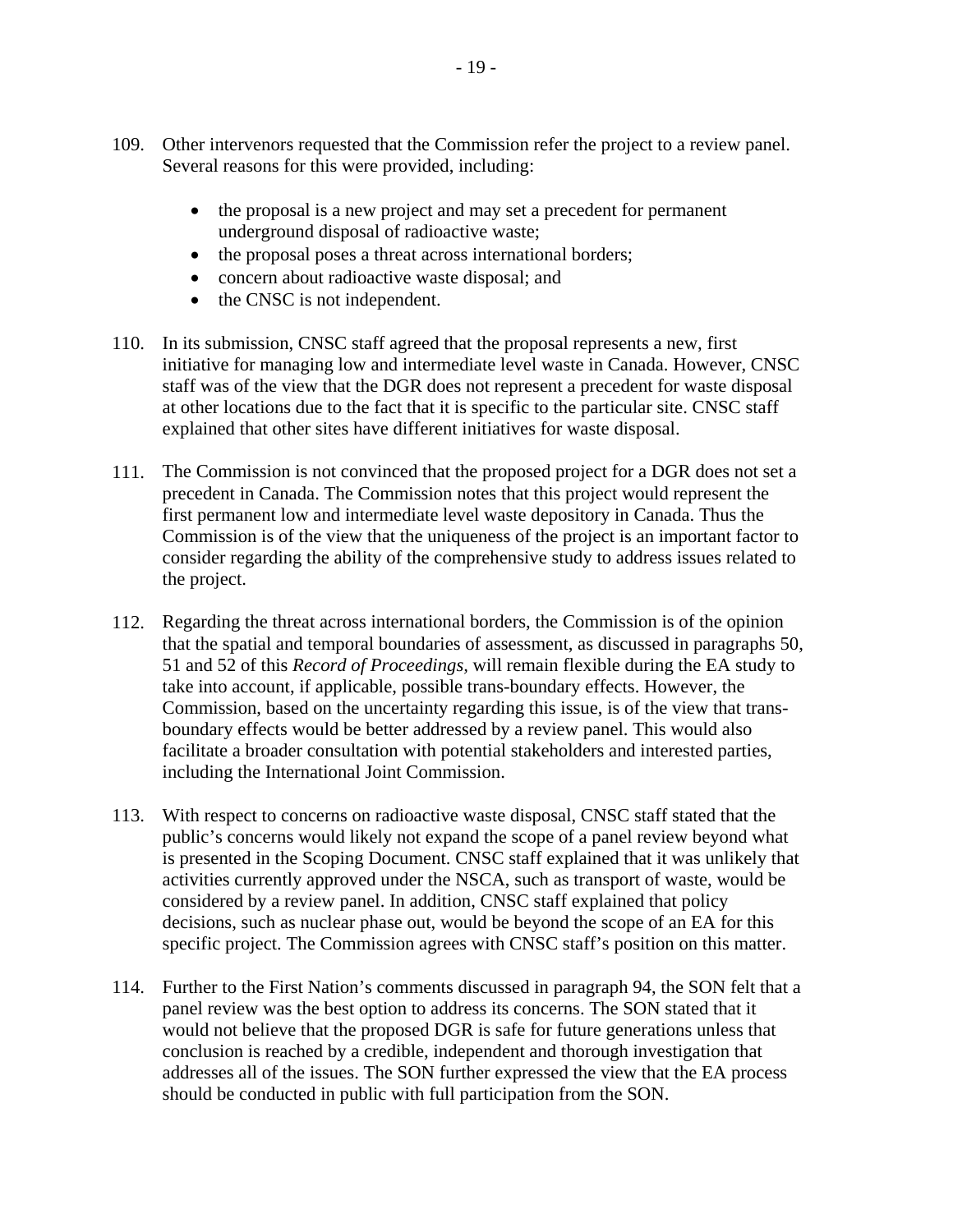- 115. The SON was of the opinion that only a review panel could produce an EA report that would be authoritative to both the government and the SON. The SON stated that a review panel would include persons who are familiar with the whole range of technical and social issues, including the perspective, rights and interests of the SON. The SON also asked that it be consulted respecting the membership and the Terms of Reference for that panel.
- 116. The Commission notes that a review panel may provide the public and First Nations with additional beneficial consultation opportunities through its public hearing process. The Commission feels that a public hearing is a necessary step for this EA and that it could address the perceived credibility and transparency of the process.
- 117. In considering the comment on the independence of the CNSC, the Commission stated that it is a quasi-judicial independent tribunal and court of record of the Canadian government whose members are appointed by Order in Council. The Commission emphasized that it is independent from any governmental, political or private sector influence. Thus, the Commission does not feel that the issue of independence warrants a referral to a review panel.
- 118. In addition to the above issues raised by the public and First Nations, the Commission has expressed concern with the uncertainty and assumptions regarding the retrieval of the waste, as discussed under the *Scope of the Project*, and the scope and nature of the waste, as discussed under the *Project Description*. The Commission also raised concern with the uncertainties associated with the boundaries of the assessment, as discussed under the *Spatial and Temporal Boundaries of Assessment*.
- 119. Furthermore, in the absence of important scientific and engineering data, the Commission is of the view that independent international expertise might be a benefit in order to identify further issues that can be addressed by the EA. In this regard, the Commission notes that a panel review has the benefit of having access to expertise in addition to the licensee and CNSC staff in order to address certain issues, including the geological and hydrological complexity of the project.
- 120. Based on information presented, the Commission is of the opinion that the issues surrounding the uncertainties associated with the project and the concerns identified to date would be better addressed by a review panel.
- 121. The Commission is also of the opinion that a recommendation to the Minister of the Environment for a referral to a review panel appears to be appropriate under the circumstances, given the wastes to be managed and the uniqueness, first of kind nature and importance of the project.
- 122. The Commission concludes that a review panel EA of the project is warranted. Therefore, the Commission, pursuant to paragraph 21(2)(*b*) of the CEAA, will recommend that the Minister of the Environment refer the project to a review panel.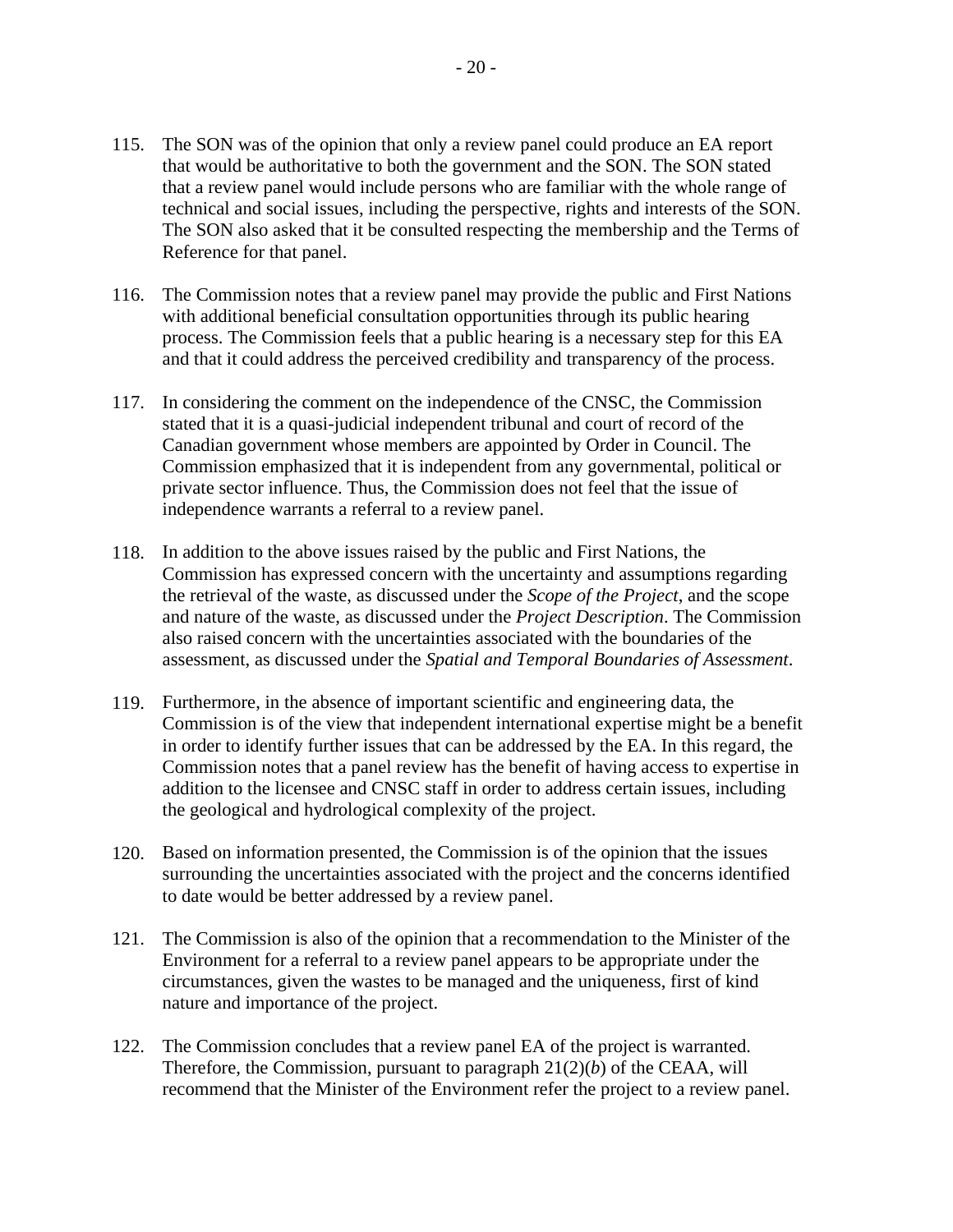#### **Conclusion**

- 123. The Commission has considered the information and submissions of the proponent, CNSC staff and the intervenors as presented for reference on the record for the public hearing.
- 124. The Commission, pursuant to sections 15 and 16 of the CEAA, approves the Scoping Document (EA Guidelines) *Environment Assessment of the Proposal by Ontario Power Generation for a Deep Geologic Repository for Low and Intermediate Level Radioactive Waste* set out in the EA Track Report appended to CMD 06-H22.
- 125. Pursuant to subsection 21(1) of the CEAA, the Commission is satisfied that the public has had adequate opportunity to express any concern with respect to the scope of the EA and the ability of the comprehensive study to address issues relating to the project.
- 126. The Commission is satisfied that the EA Track Report appended to CMD 06-H22 adequately describes the scope of project and the scope of the assessment, the public concerns in relation to the project, the potential of the project to cause adverse environmental effects and the ability of the comprehensive study to address issues relating to the project.
- 127. To fulfil its reporting requirements to the Minister of the Environment pursuant to paragraph  $21(2)(a)$  of the CEAA, the Commission will submit the EA Track Report *Proposed Deep Geologic Repository for Low and Intermediate Level Radioactive Waste* to the Minister as set out in CMD 06-H22 and modified as follows:

Section 7.0 *Ability of the Comprehensive Study to Address Issues Relating to the Project* is modified as per the discussion found in the same-named section of this *Record of Proceedings*.

Section 8.0 *Summary and Recommendation* is modified so the Commission recommends to the Minister of Environment to refer the project to a review panel.

APPENDIX 1, Proposed Review Schedule is removed.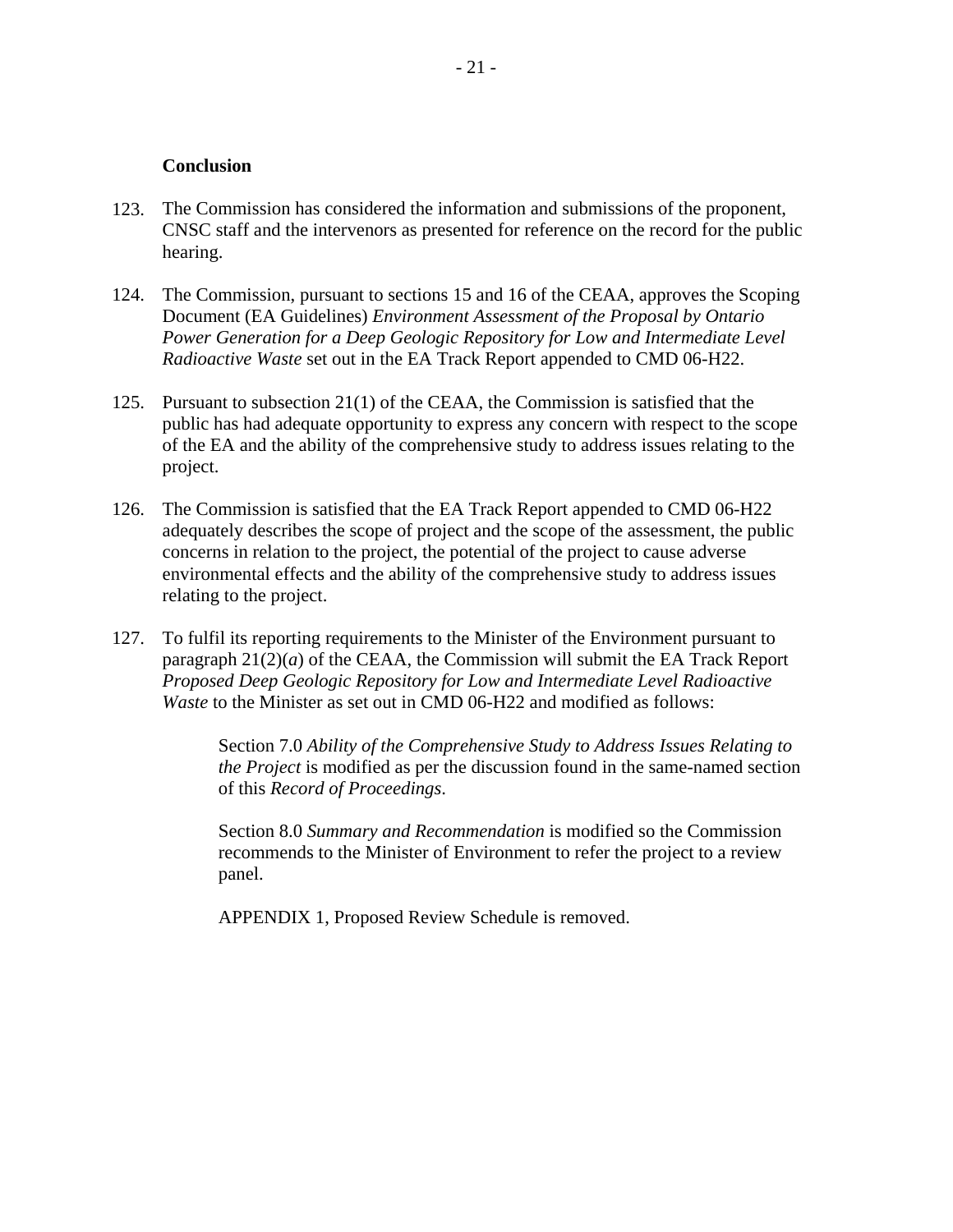- 128. As part of the EA Track Report, the Commission will also provide the Scoping Document included in the EA Track Report and modified to include the requirement to establish a baseline, using existing monitoring data and site characterization information, for the monitoring environmental effects throughout the project.
- 129. Pursuant to paragraph 21(2)(a) of the CEAA, the Commission determines that, taking into account the implementation of any appropriate mitigation measures, the project has the potential to cause adverse environmental effects.
- 130. Pursuant to paragraph 21(2)(*b*) of the CEAA, the Commission determines that the ability of the comprehensive study to address issues related to the project warrants a recommendation to the Minister of the Environment for her referral to a review panel.
- 131. The Commission will therefore recommend to the federal Minister of the Environment that the project be referred to a federal Environment Assessment review panel.

Linda J. Keen, President Canadian Nuclear Safety Commission

Date of decision: October 23, 2006 Date of release of Reasons for Decision: December 21, 2006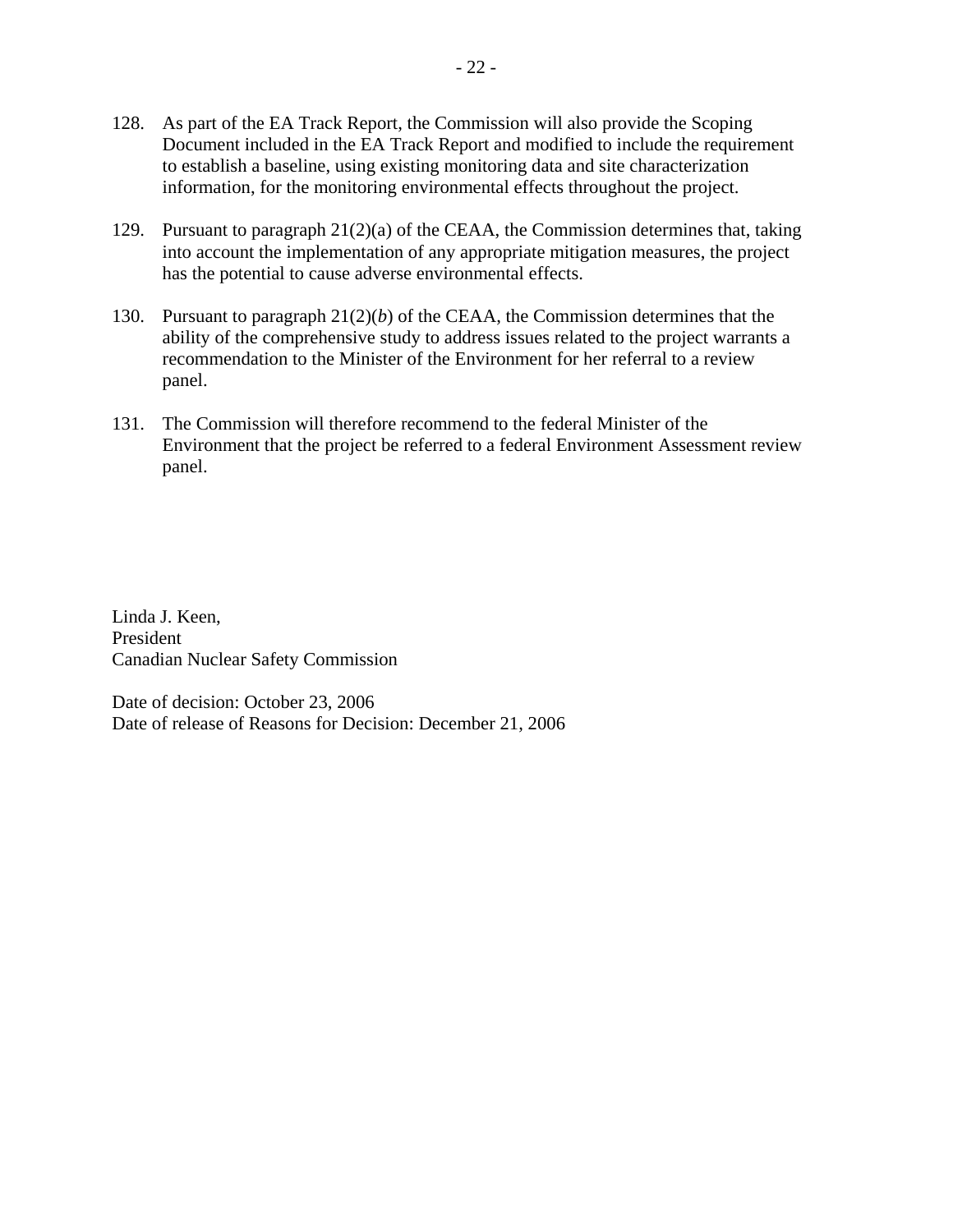# **Appendix A – Intervenors**

| <b>Intervenors</b>                                                      | <b>Document Number</b> |
|-------------------------------------------------------------------------|------------------------|
| Town of Saugeen Shores, represented by Mayor M. Kraemer                 | CMD 06-H22.2           |
| County of Bruce, represented by Mayor R. Oswald                         | CMD 06-H22.3           |
| Municipality of Kincardine, represented by Mayor G. Sutton              | CMD 06-H22.4           |
| Liz and Frank Barningham                                                | CMD 06-H22.5           |
| Citizens For Renewable Energy, represented by F. Barningham             | CMD 06-H22.6           |
| Keith Battler                                                           | CMD 06-H22.7           |
| Lawrence A. (Larry) Kraemer                                             | CMD 06-H22.8           |
| South Bruce Impact Advisory Committee, represented by H. Ribey          | CMD 06-H22.9           |
| Northwatch                                                              | CMD 06-H22.10          |
| Patti Chmelyk                                                           | CMD 06-H22.11          |
| <b>Peter Tabuns</b>                                                     | CMD 06-H22.12          |
| Paul Steckle, M.P., Huron-Bruce, represented by D, Henkenhaf, Assistant | CMD 06-H22.13          |
| to Paul Steckle                                                         |                        |
| Coalition for a Nuclear Free Great Lakes, represented by M. Keegan      | CMD 06-H22.14          |
| Power Workers' Union, represented by P. Falconer                        | CMD 06-H22.15          |
| Sierra Club of Canada                                                   | CMD 06-H22.16          |
| Gordon Edwards                                                          | CMD 06-H22.17          |
| Greenpeace Canada, represented by D. Martin                             | CMD 06-H22.18          |
| Nuclear Information and Resource Service, other organizations and       | CMD 06-H22.19          |
| individuals, represented by K. Kamps                                    |                        |
| Chris Peabody                                                           | CMD 06-H22.20          |
| Corporation of the Municipality of Arran-Elderslie                      | CMD 06-H22.21          |
| Mariah Branch                                                           | CMD 06-H22.22          |
| George Macdonald                                                        | CMD 06-H22.23          |
| Hazel Lynn                                                              | CMD 06-H22.24          |
| Murray E. Miller                                                        | CMD 06-H22.25          |
| Saugeen Shores Chamber of Commerce                                      | CMD 06-H22.26          |
| Bruce Hydro Retirees Association, represented by F. Baker               | CMD 06-H22.27          |
| <b>Canadian Nuclear Association</b>                                     | CMD 06-H22.28          |
| Southampton Rotary Club                                                 | CMD 06-H22.29          |
| Municipality of South Bruce                                             | CMD 06-H22.30          |
| <b>Great Lakes United</b>                                               | CMD 06-H22.31          |
| Frank E. Caiger-Watson                                                  | CMD 06-H22.32          |
| <b>Energy Solutions Expo</b>                                            | CMD 06-H22.33          |
| Algoma-Manitoulin Nuclear Awareness                                     | CMD 06-H22.34          |
| <b>Bill Henderson</b>                                                   | CMD 06-H22.35          |
| Friends of the Earth Canada                                             | CMD 06-H22.36          |
| Jeff Harti                                                              | CMD 06-H22.37          |
| <b>Bruce Power</b>                                                      | CMD 06-H22.38          |
| PROBUS Club of Kincardine                                               | CMD 06-H22.39          |